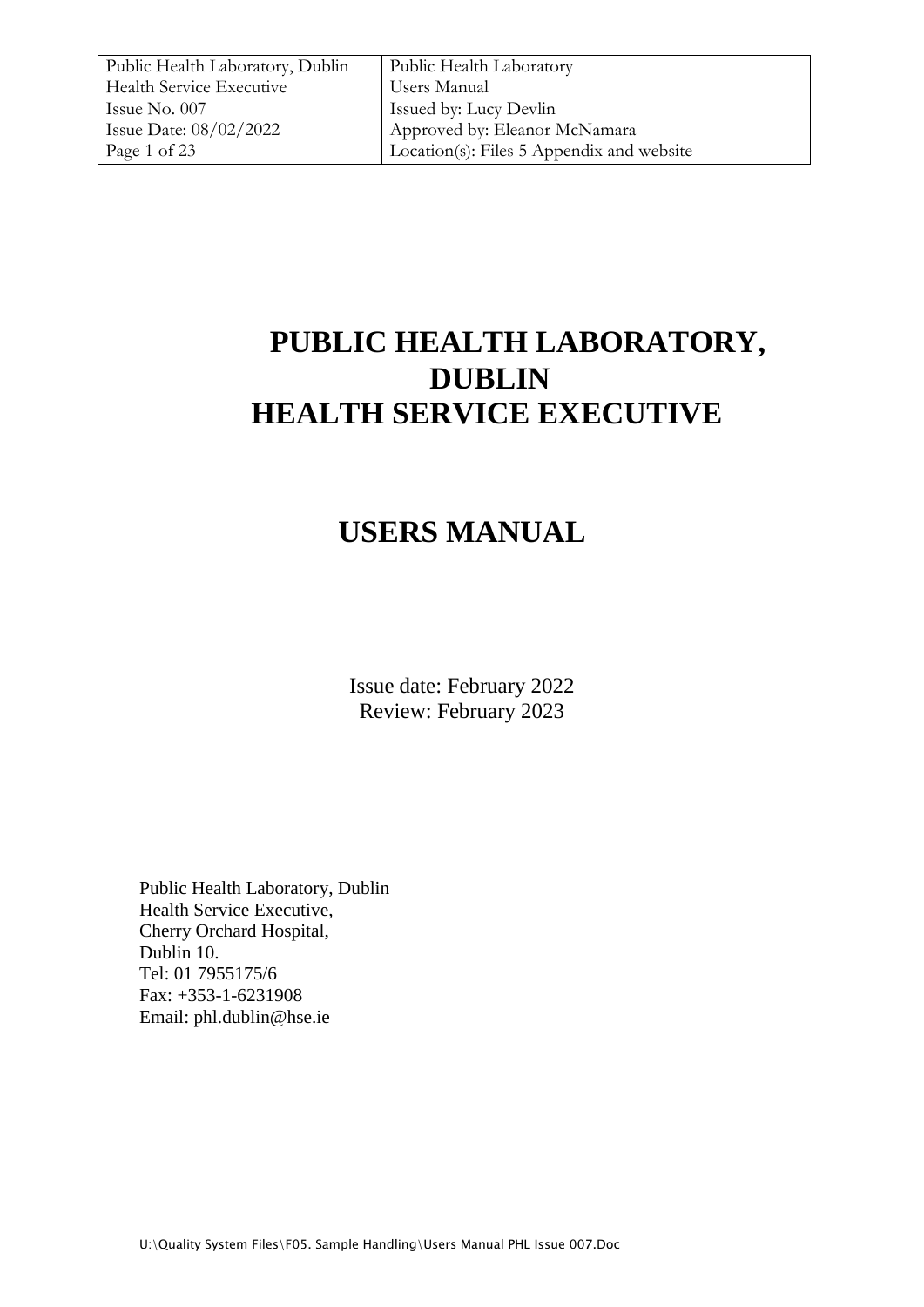| Public Health Laboratory, Dublin | Public Health Laboratory                  |
|----------------------------------|-------------------------------------------|
| Health Service Executive         | Users Manual                              |
| Issue No. $007$                  | Issued by: Lucy Devlin                    |
| Issue Date: $08/02/2022$         | Approved by: Eleanor McNamara             |
| Page 2 of 23                     | Location(s): Files 5 Appendix and website |

# **FOREWORD**

The aim of this manual is to aid all users of the Public Health Laboratory, Health Service Executive, Dublin (PHL, HSE, Dublin) gain the optimum service from the laboratory appropriate to their needs and public health priority. In particular, it will aid the user in selecting and obtaining the most appropriate specimen for microbiological analysis. The user needs to submit the appropriate requestor, patient unique identifiers and sample information on the relevant PHL HSE Dublin forms for the optimum test selection. Transporting the appropriate sample to the laboratory under the correct conditions, packaging and within the acceptable time frames will aid quality analysis and appropriate interpretation of results. The value of a particular bacteriology test result is still greatly dependent on these pre-analytical, analytical and post analytical processes.

Document control:

All changes made to this new issue (Issue 007 of 2022) document are highlighted in yellow.

**Authors**: Dr. Eleanor McNamara, Laboratory Director and Consultant Microbiologist Lucy Devlin, Quality Manager.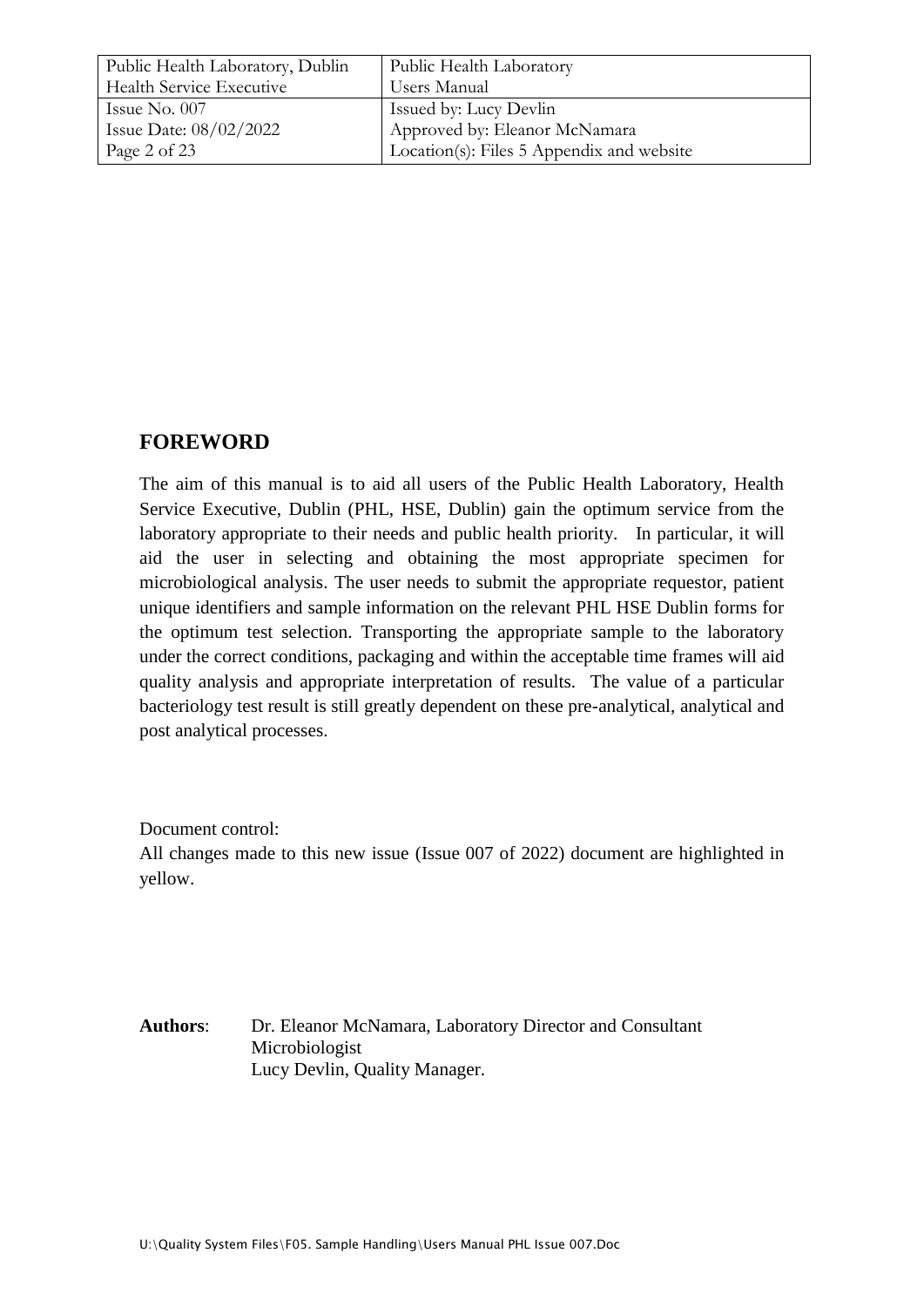| Public Health Laboratory, Dublin | Public Health Laboratory                  |
|----------------------------------|-------------------------------------------|
| Health Service Executive         | Users Manual                              |
| Issue No. $007$                  | Issued by: Lucy Devlin                    |
| Issue Date: $08/02/2022$         | Approved by: Eleanor McNamara             |
| Page 3 of 23                     | Location(s): Files 5 Appendix and website |

# **CONTENTS**

| General Information and scope of PHL, HSE,                   |
|--------------------------------------------------------------|
|                                                              |
|                                                              |
|                                                              |
|                                                              |
|                                                              |
|                                                              |
|                                                              |
|                                                              |
|                                                              |
|                                                              |
|                                                              |
| Transport of Clinical Specimens/Samples to the Laboratory 10 |
|                                                              |
|                                                              |
|                                                              |
|                                                              |
|                                                              |
|                                                              |
|                                                              |
|                                                              |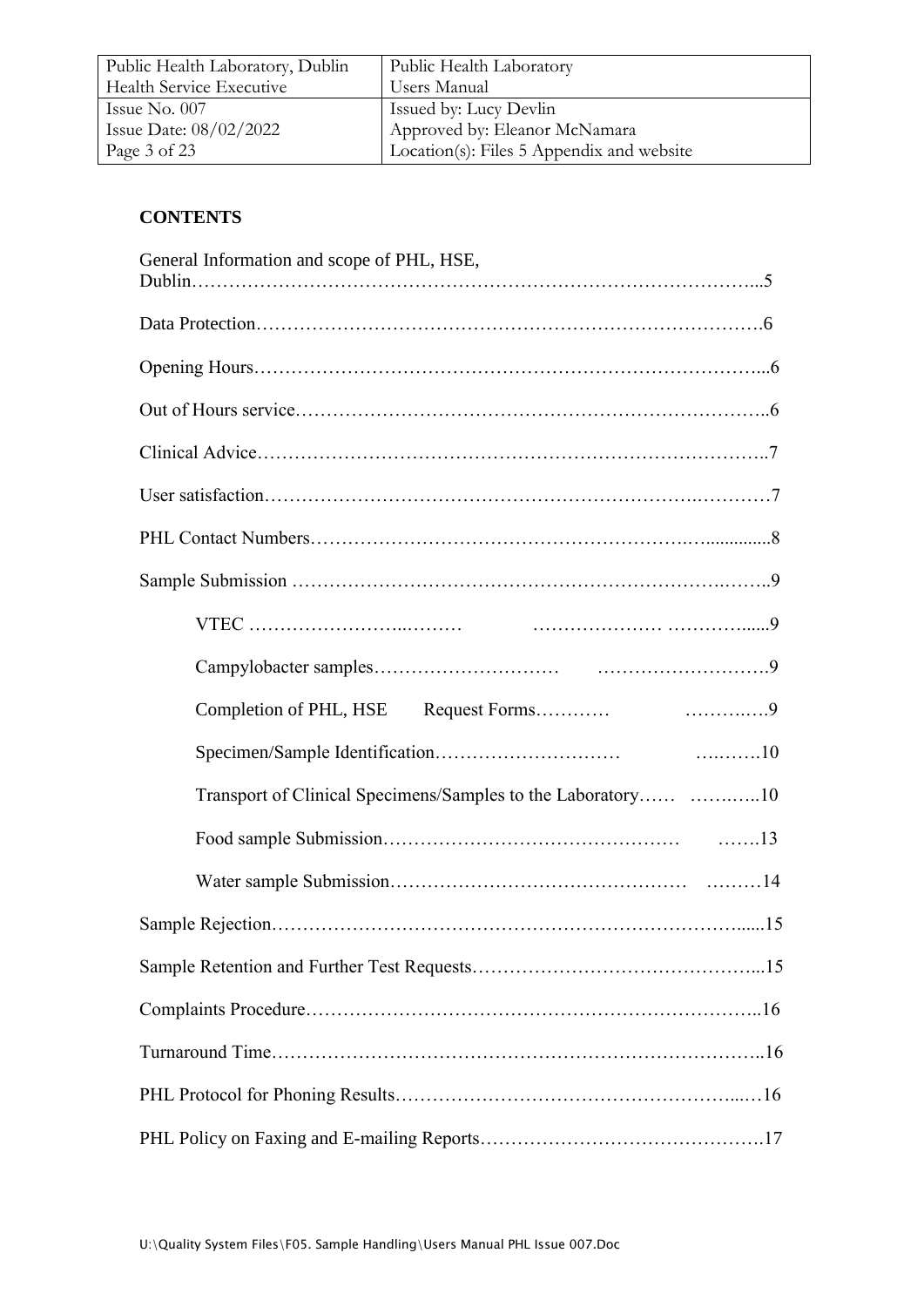| Public Health Laboratory, Dublin | Public Health Laboratory                  |
|----------------------------------|-------------------------------------------|
| <b>Health Service Executive</b>  | Users Manual                              |
| Issue No. 007                    | Issued by: Lucy Devlin                    |
| Issue Date: $08/02/2022$         | Approved by: Eleanor McNamara             |
| Page 4 of 23                     | Location(s): Files 5 Appendix and website |

| Summary of National Reference VTEC / Campylobacter/ C. difficile Reference |  |
|----------------------------------------------------------------------------|--|
|                                                                            |  |
|                                                                            |  |
|                                                                            |  |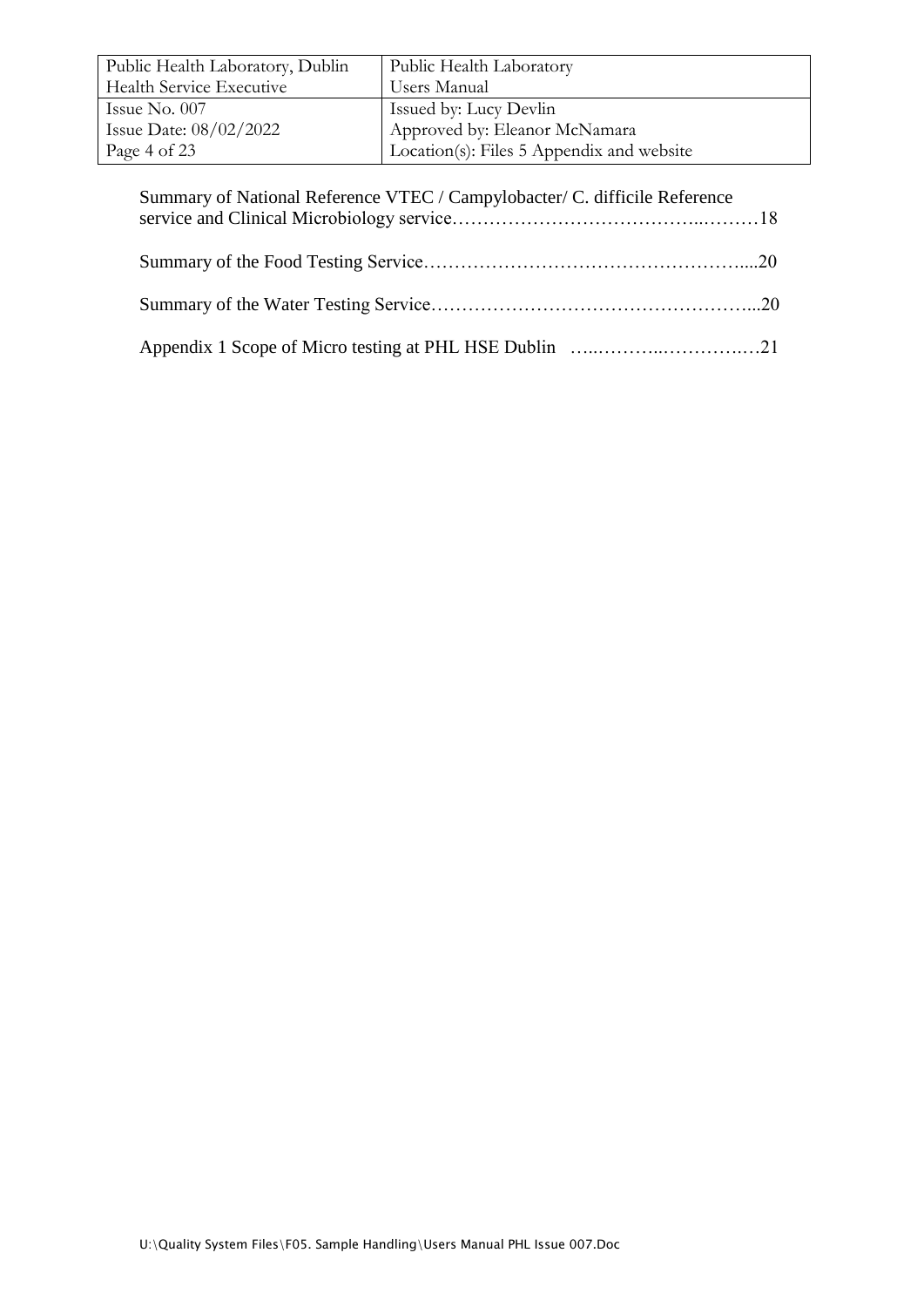| Public Health Laboratory, Dublin | Public Health Laboratory                  |
|----------------------------------|-------------------------------------------|
| <b>Health Service Executive</b>  | Users Manual                              |
| Issue No. $007$                  | Issued by: Lucy Devlin                    |
| Issue Date: $08/02/2022$         | Approved by: Eleanor McNamara             |
| Page 5 of 23                     | Location(s): Files 5 Appendix and website |

## **GENERAL INFORMATION AND SCOPE OF PHL, DUBLIN**

This user manual provides information on the activities and structure of the Public Health Laboratory, Dublin.

The Public Health Laboratory is a Health Service Executive laboratory, located within the grounds of Cherry Orchard Hospital, Ballyfermot, Dublin 10, and is administered by HSE Community Healthcare East, CHO 6. It incorporates INAB (Irish National Accreditation Board) accredited National reference microbiology laboratory services, regional and local clinical and environment microbiology services and is a designated Official food testing laboratory (S.I. 79/2020 -EU Official Control of Foods). The laboratory **microbiology** scope is for:

- 1. A National VTEC (verocytotoxin *E. coli*) Reference Laboratory (NRL-VTEC) clinical service. Clinical and environmental samples are analysed for VTEC utilising molecular and culture techniques. The VTEC service is accredited to ISO 15189 for clinical enteric specimens and ISO 17025 for food, water and environmental samples.
- 2. A National sentinel Reference clinical service for Campylobacter characterisation, which commenced in 2019 and has now been incorporated into our routine service.
- 3. A National *Clostridioides difficile* Reference Laboratory service. (Some parts of testing methodology are currently unaccredited).
- 4. A detailed gastro-enteric clinical microbiology diagnostic service (including bacteria, viruses, ova and parasites) accredited to ISO 15189, for clinical management, surveillance and to support and advise on the investigation of gastro-enteric outbreaks both nationally and regionally.
- 5. An ISO 17025 accredited Regional Public Health food and water microbiology analytical service. This is accessed by the Environmental Health Service (EHS), Public Health Doctors and Acute Hospital Facilities.

Clinical samples, bacterial isolates, food and water samples are tested for microbiological analysis only.

The results of any unaccredited tests are marked by an asterisk.

Clients will be informed of any change to the accreditation status of the Public Health Laboratory HSE Dublin.

It is the policy of the laboratory not to refer tests within the scope of the laboratory, to external laboratories. If, in exceptional circumstances, the PHL must subcontract tests for which it is accredited, PHL would ensure that the work was sent to an accredited laboratory where possible and clients would be informed.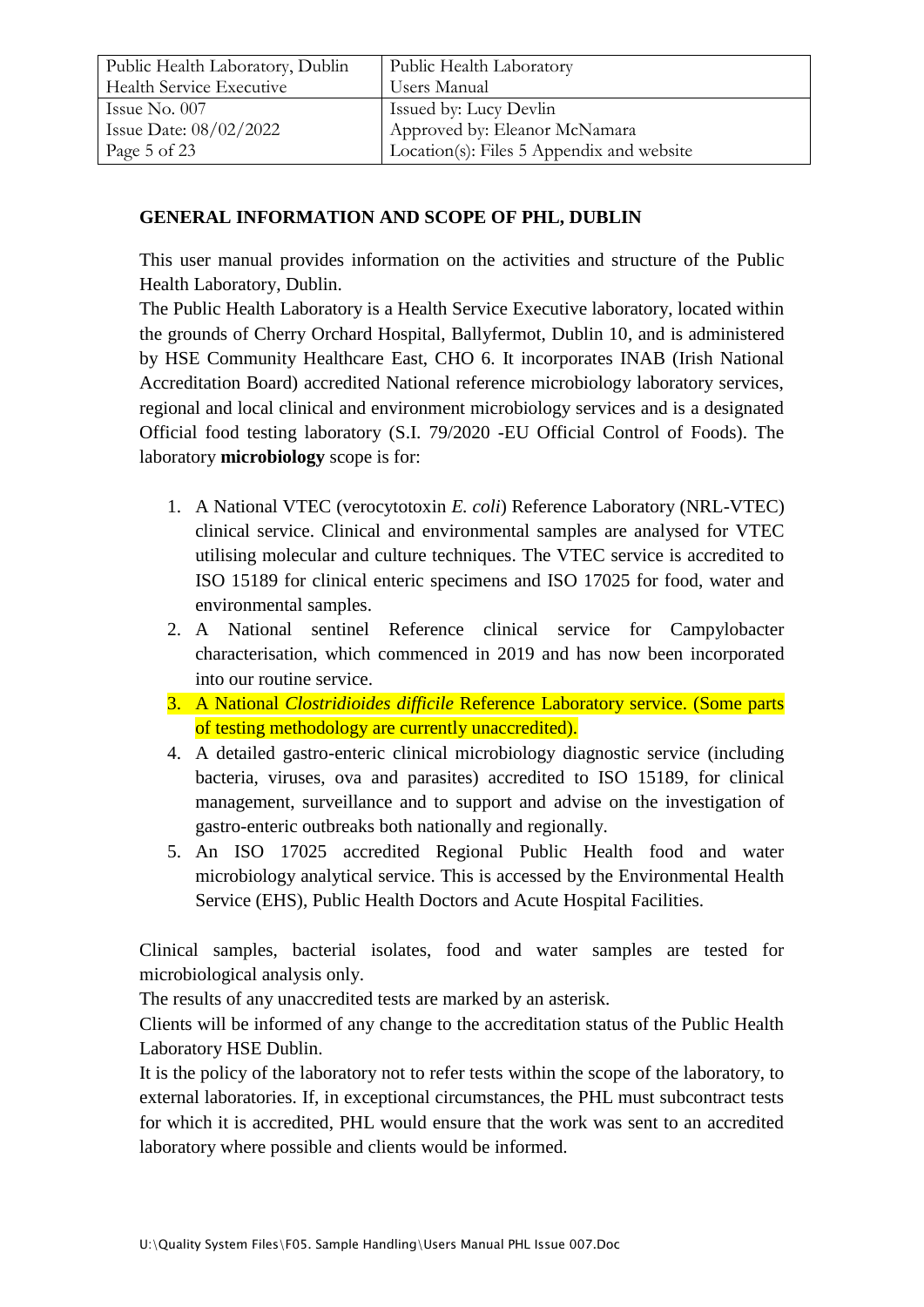| Public Health Laboratory, Dublin | Public Health Laboratory                  |
|----------------------------------|-------------------------------------------|
| <b>Health Service Executive</b>  | Users Manual                              |
| Issue No. $007$                  | Issued by: Lucy Devlin                    |
| Issue Date: $08/02/2022$         | Approved by: Eleanor McNamara             |
| Page 6 of 23                     | Location(s): Files 5 Appendix and website |

## **DATA PROTECTION**

The Public Health Laboratory complies with the data protection and confidentiality policies of the HSE, thus ensuring all data is processed in line with the principles of the General Data Protection Regulation (GDPR) and relevant Irish legislation.

## **IMPARTIALITY**

The laboratory functions as a distinct entity to carry out a range of services, thus guaranteeing its impartiality. Staff are required to sign a declaration of impartiality. The requirement for on-going impartiality is documented.

## **OPENING HOURS:**

The PHL's routine service is provided from 9.00 a.m. to 5.00 p.m. Monday-Friday. A limited service is provided on Saturday mornings from 9.30 a.m. to 12.30 pm and Sundays from 10.00 to 12.00 mid-day. Urgent samples are facilitated outside of these hours. Please contact the laboratory to arrange the receipt of all urgent specimens in advance of sending them by contacting Cherry Orchard Hospital (COH) switch. See 'out of hours' contact details below or if during working hours, please phone PHL HSE Dublin at 01-7955174/5 Out of hours, non urgent specimens may be delivered to the gate lodge of COH and refrigerated overnight until collection by PHL staff. PHL clerical staff are available for phone queries about validated results or for general enquiries etc. from 9.00 a.m. to 5 p.m. Monday to Friday at 01 7955175/6.

#### **OUT OF HOURS SERVICE:**

A Consultant Microbiologist approved emergency 'out of hours' service is available between 5 p.m. and 9 a.m. Monday to Friday and between 12.30 p.m. on Saturday to 9.00 a.m. on Monday (i.e.7/7). This service is accessed only by contacting the Laboratory Director or the designated Consultant locum. Their contact details are available via the Cherry Orchard Hospital switchboard (01 7955000).

Note: The Consultant Microbiologist must be telephoned (via the Cherry Orchard Hospital switchboard 01 7955000) in advance for approval to analyse urgent specimens to be processed out of hours. Users should not telephone the laboratory as telephones are not staffed out of routine hours.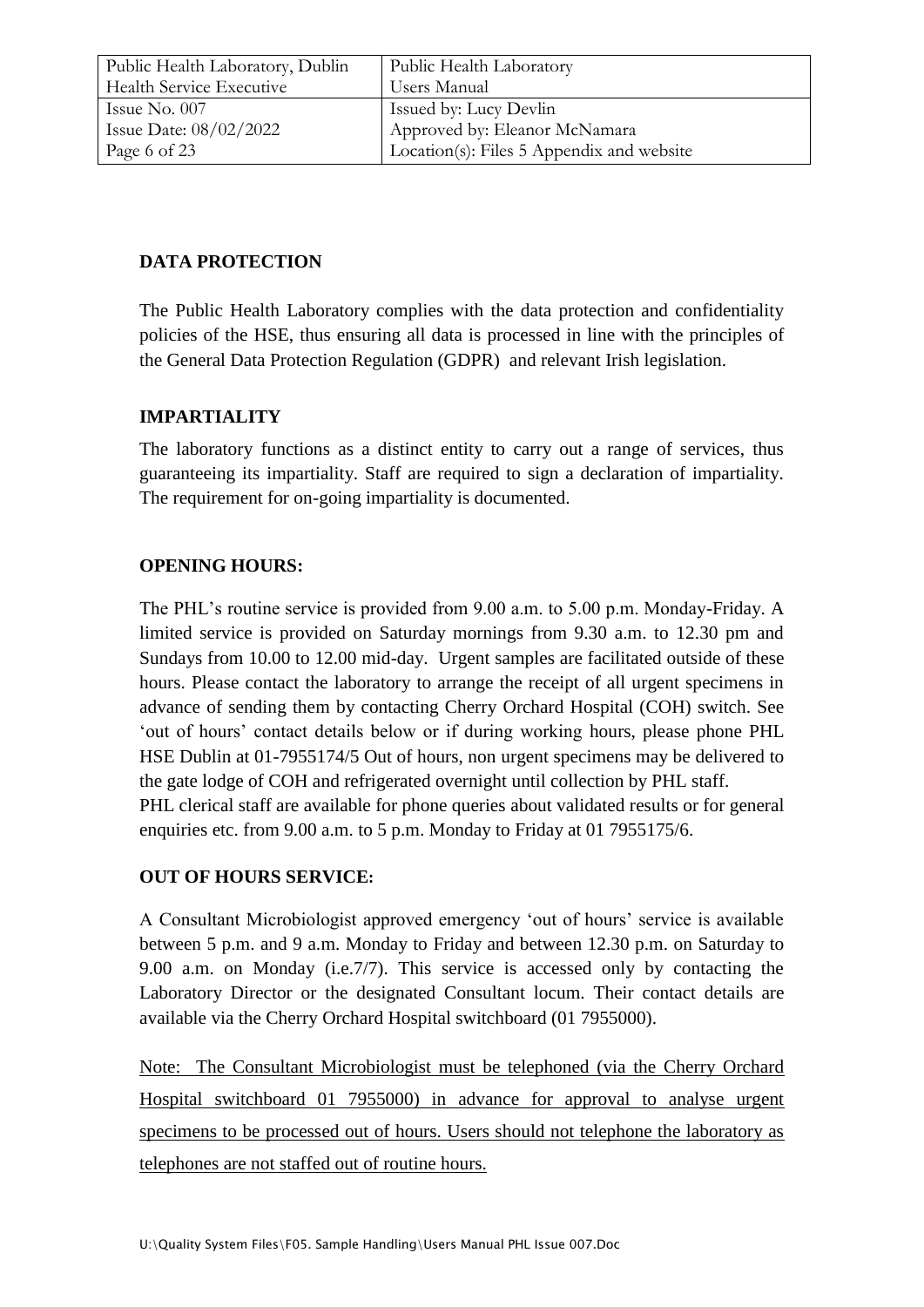| Public Health Laboratory, Dublin | Public Health Laboratory                  |
|----------------------------------|-------------------------------------------|
| Health Service Executive         | Users Manual                              |
| Issue No. $007$                  | Issued by: Lucy Devlin                    |
| Issue Date: $08/02/2022$         | Approved by: Eleanor McNamara             |
| Page 7 of 23                     | Location(s): Files 5 Appendix and website |

# **CLINICAL ADVICE:**

Advice regarding diagnosis and treatment of infection is available at all times. Contact numbers are given overleaf. For out of hours advice including infection control advice, please contact the on-call Consultant Microbiologist via switchboard (01 7955000).

## **Environmental result interpretation (food and waters)**

Advice regarding interpretation of environmental results on the final report is available at all times. Contact numbers are given overleaf.

## **USER SATISFACTION:**

The Public Health Laboratory operates an on-going process of service evaluation and improvement to meet the needs and requirements of users. Laboratory management regularly assesses contributions and complaints received in the laboratory from users of the Microbiology service. User satisfaction is assessed by either periodical questionnaires or User open days. Open days are targeted to specific clients. Please write or email the Chief Medical Scientist or Quality manager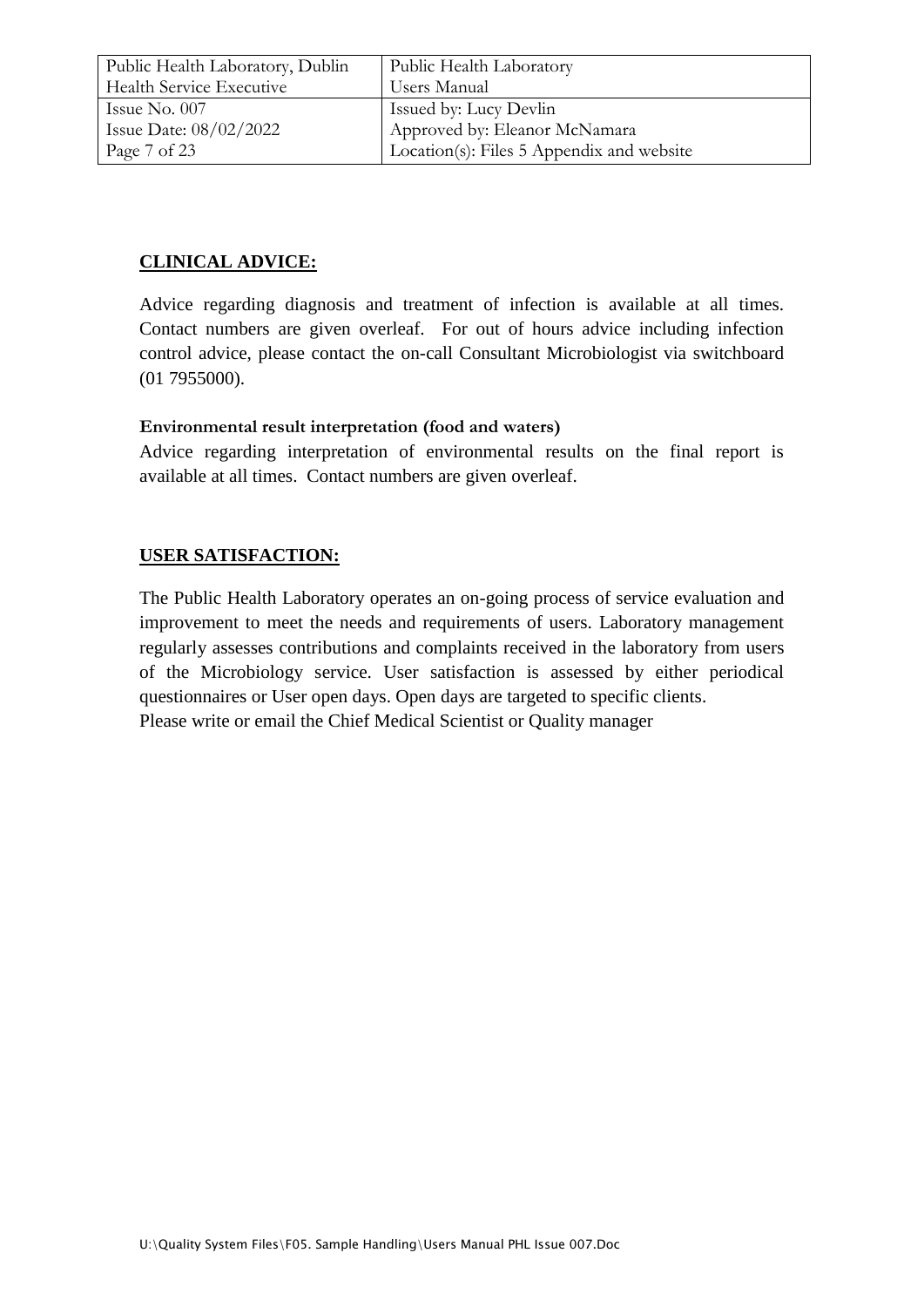| Public Health Laboratory, Dublin | Public Health Laboratory                  |
|----------------------------------|-------------------------------------------|
| Health Service Executive         | Users Manual                              |
| Issue No. $007$                  | <b>Issued by: Lucy Devlin</b>             |
| Issue Date: $08/02/2022$         | Approved by: Eleanor McNamara             |
| Page 8 of 23                     | Location(s): Files 5 Appendix and website |

# **PHL CONTACT NUMBERS (01 7955175)**

| <b>Name</b>                                | Ext.         | E mail                  |
|--------------------------------------------|--------------|-------------------------|
| <b>General secretarial office</b>          | 01 7955175/6 | phl.dublin@hse.ie       |
| General enquiries/results                  |              |                         |
| <b>Consultant Microbiologists</b>          |              |                         |
| Dr. Eleanor McNamara                       | 01 7955214   | eleanor.mcnamara@hse.ie |
| Dr. Brian O'Connell                        | 01 7955214   | boconnell@stjames.ie    |
| Prof. Johannes Wagner                      | 01 7955214   | wagenerj@tcd.ie         |
| <b>Chief Medical Scientist</b>             |              |                         |
| <b>Anne Carroll</b>                        | 01 7955247   | anne.carroll@hse.ie     |
| <b>National Reference Laboratory (NRL)</b> |              |                         |
| <b>Service</b>                             |              | eleanor.mcnamara@hse.ie |
| Dr. Eleanor McNamara                       | 01 7955214   | anne.carroll@hse.ie     |
| <b>Anne Carroll</b>                        | 01 7955247   |                         |
| <b>Clinical Laboratory</b>                 |              |                         |
| <b>Senior Medical Scientist</b>            | 01 7955174   | donal.lanigan@hse.ie    |
| Donal Lanigan                              |              |                         |
| <b>Food Laboratory</b>                     | 01 7955216   |                         |
| <b>Senior Medical Scientist</b>            | 01 7955249   | aidan.gibson@hse.ie     |
| Aidan Gibson                               |              |                         |
| <b>Water Laboratory</b>                    | 01 7955217   |                         |
| <b>Senior Scientist</b>                    | 01 7955250   | paul.larkin@hse.ie      |
| Paul Larkin                                |              |                         |
| <b>Quality Manager</b>                     | 01 7955248   | lucy.devlin@hse.ie      |
| Lucy Devlin                                |              |                         |
| <b>Infection Control Nurse Specialist</b>  | 01 7955215   | triona.mills@hse.ie     |
| Triona Mills                               |              |                         |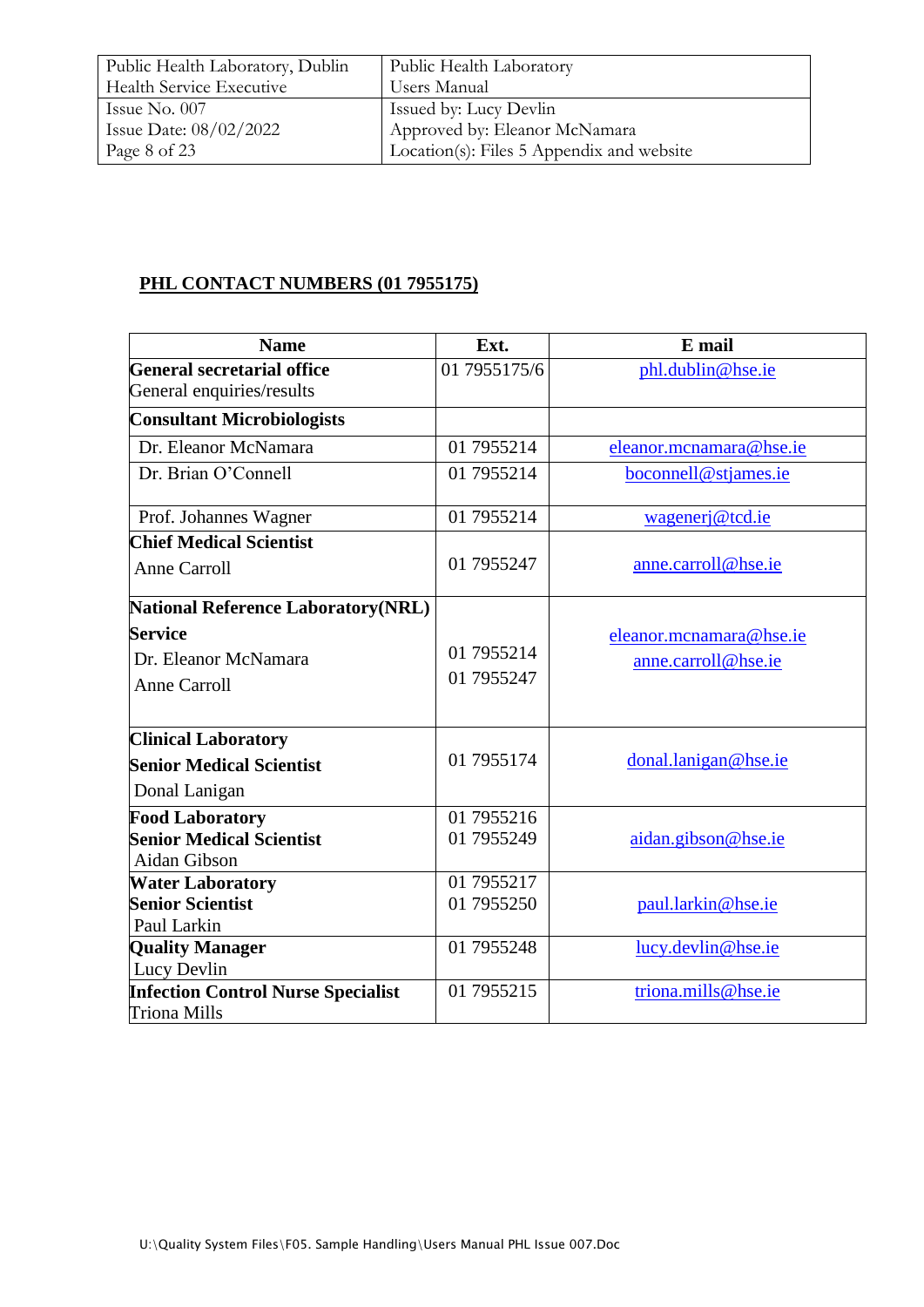## **SAMPLE SUBMISSION**

#### **GENERAL GUIDELINES**

All samples submitted to PHL should be in the appropriate sterile container accompanied by the **relevant completed PHL Dublin request form (available on the PHL website).** Samples should be transported to the laboratory as soon as possible under the appropriate transport conditions (see relevant section below).

## **VTEC, CAMPYLOBACTER, C. DIFFICILE AND CLINICAL SAMPLE SUBMISSION:**

**Samples should be submitted with the appropriate accompanying PHL request form – see PHL website.** Collect appropriate clinical specimens in sterile containers before commencement of antimicrobial therapy if possible. This is usually possible for most mild infections. For more serious infections, antimicrobial therapy should not be withheld pending collection of a specific specimen.

If in any doubt as to the appropriate container, please contact the laboratory for advice.

Please send an adequate amount of specimen. As a general rule – 'the more specimen the better'.

#### **COMPLETION OF PHL CLINICAL REQUEST FORMS:**

Adequate identification of patient (including at least 2 unique identifiers) samples is essential for patient safety.

The following details should be recorded on the request form:

- **Full Patient Name**
- **DOB**
- Patients Address
- **External laboratory number**/**MRN** (where available)
- **Gender**
- **Date of sample Collection**
- Ward/Source
- **Requesting Clinician and contact details** (all clinical samples must be requested by a named medical Doctor).
- Specimen Type
- Tests requested with relevant clinical details.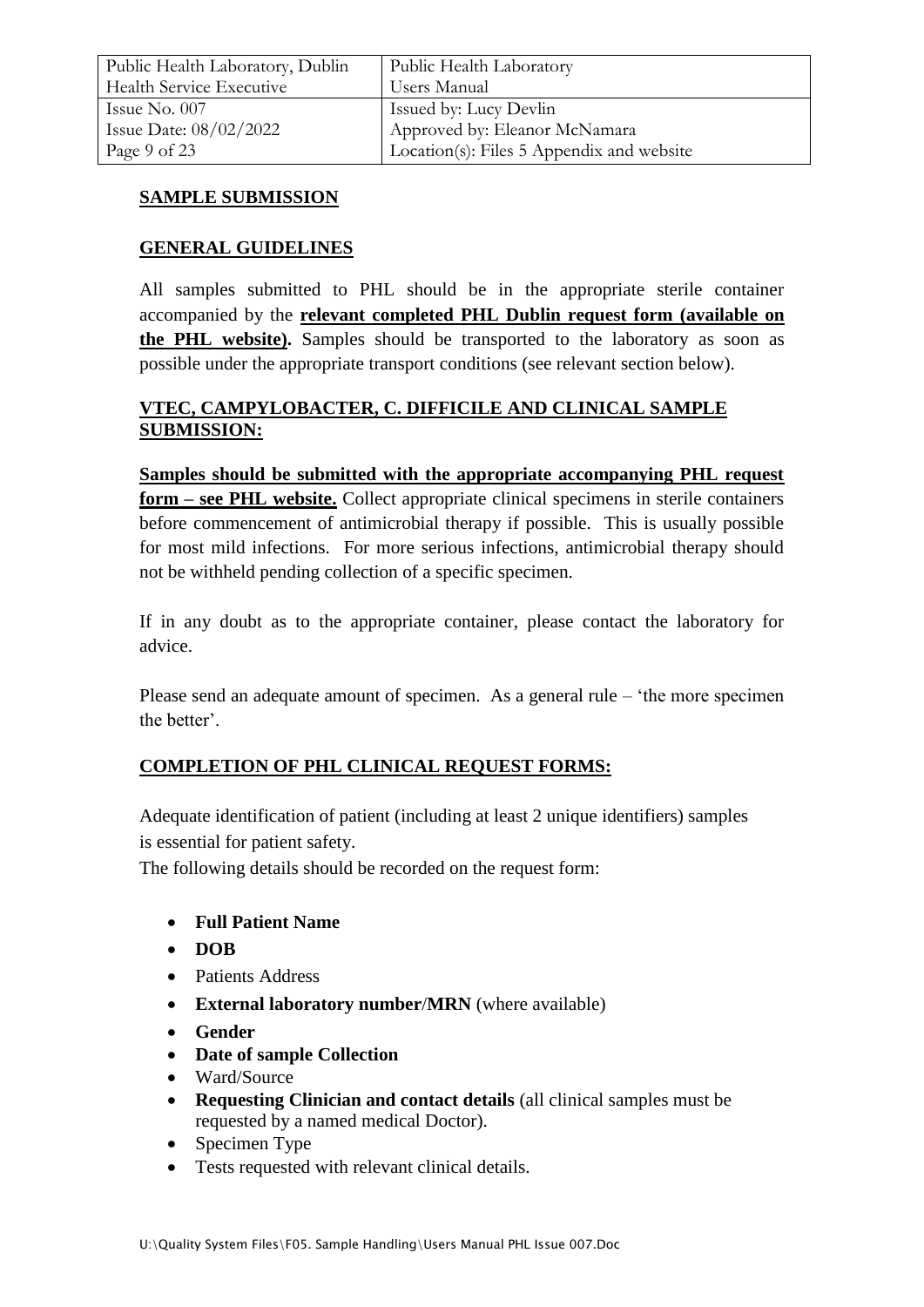| Public Health Laboratory, Dublin | Public Health Laboratory                  |
|----------------------------------|-------------------------------------------|
| Health Service Executive         | Users Manual                              |
| Issue No. 007                    | Issued by: Lucy Devlin                    |
| Issue Date: $08/02/2022$         | Approved by: Eleanor McNamara             |
| Page 10 of 23                    | Location(s): Files 5 Appendix and website |

Those highlighted in **bold** are mandatory and include patient identifiers.

Please ensure that relevant clinical details are included on the request form. Please include details if the specimen is associated with an outbreak (provide outbreak code) investigation, in an 'at risk' occupation (Health Care or Food Worker) or if there is a history of foreign travel, or a specific diagnosis is being considered. All of the above may influence the type of test that the laboratory performs.

Bacterial isolates for identification, characterisation or toxin testing must be accompanied by a current VTEC, Campylobacter or *C. difficile* NRL request form. All PHL Dublin request forms are available from our website:

## **[https://www.hse.ie/eng/services/list/5/publichealth/publichealthlabs/public](https://www.hse.ie/eng/services/list/5/publichealth/publichealthlabs/public-health-laboratory-dublin/)[health-laboratory-dublin/](https://www.hse.ie/eng/services/list/5/publichealth/publichealthlabs/public-health-laboratory-dublin/)**

# **CLINICAL SPECIMEN/SAMPLE IDENTIFICATION**

The following details should be recorded on all specimen containers:

- **Full Patient Name**
- **DOB**
- **MRN** (where available)
- Date of collection

Those highlighted in **bold** are essential patient identifiers.

Specimens cannot be processed unless there is a minimum of two patient identifiers on the specimen which match those on the request form, one of which must be the full patient name. **If the sample does not have the two patient identifiers or is unsuitable (i.e. leaking) the sample will be rejected and a repeat sample requested. The sample is still logged in and is recorded as a rejected sample on our Laboratory Information Management System (LIMS). The doctor or hospital laboratory will be phoned to inform them that the sample is not being processed and repeat testing offered.** 

It is laboratory policy **NOT** to process unlabelled or mislabelled specimens.

# **TRANSPORT OF CLINICAL SPECIMENS/SAMPLES TO THE LABORATORY.**

 All samples must be packaged appropriately. It is the responsibility of the person dispatching the sample to the laboratory to ensure that it is packaged correctly and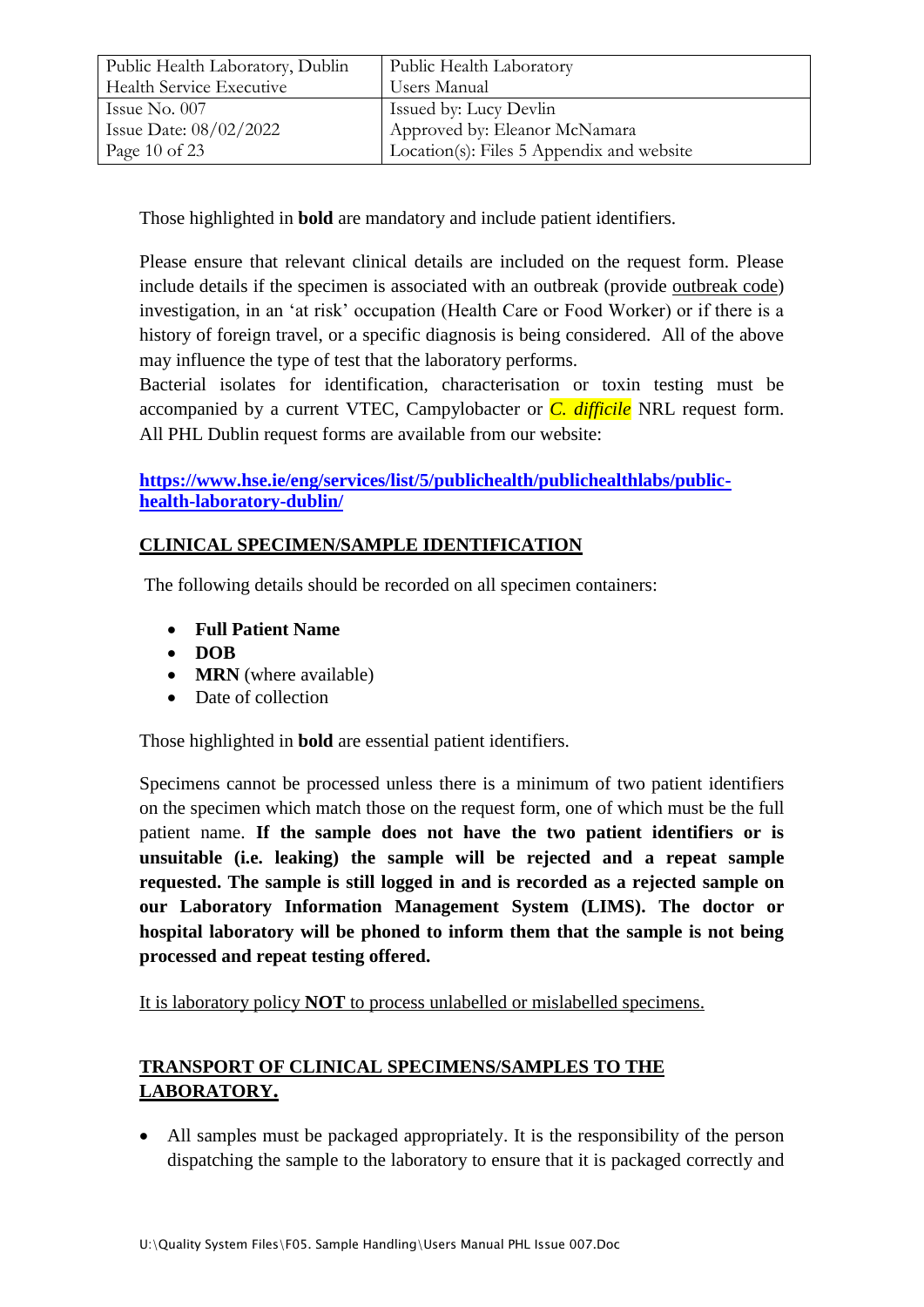| Public Health Laboratory, Dublin | Public Health Laboratory                  |
|----------------------------------|-------------------------------------------|
| Health Service Executive         | Users Manual                              |
| Issue No. $007$                  | Issued by: Lucy Devlin                    |
| Issue Date: $08/02/2022$         | Approved by: Eleanor McNamara             |
| Page 11 of 23                    | Location(s): Files 5 Appendix and website |

does not pose a risk to anyone coming in contact with it during transport or on receipt in the laboratory (Ref: S.I. No.617 of 2010 Carriage of Dangerous Goods by Road Regulations 2010).

- Specimens should be transported and processed as soon as possible; individual test requirements may invalidate the test request if the samples is too old (48-72h).
- All Category B biological substances should be packaged according to UN3373 IATA Packaging Instruction 620. Clinical samples should be put into a small plastic specimen bag with enough absorbent material to soak up the entire sample if a leak occurs. Isolates should be on a suitable growth medium (e.g. Nutrient Agar slope) and sealed with Parafilm beforehand.
- The Primary container is then placed into a secondary screw top plastic container.
- The secondary container should be certified leak proof at 95KPa and filled with paper towel or cotton wool so that the specimen is secure and does not rattle in the container.
- The Secondary container is put into a Category B labelled cardboard box which has an address label, UN3373 label and orientation label.
- Faeces samples are held at room temperature if they are to be processed on the day of arrival in the laboratory. Other sample types are refrigerated at 2 - 8º C.
- If processing is delayed sample should be refrigerated at  $2 8^{\circ}$  C for a maximum of 72 hours.
- Urgent samples will be processed upon receipt or discussed with Consultant Microbiologist if received out of hours. Clients sending urgent samples should notify the laboratory in advance as outlined above.
- 1-2g is sufficient for culture of faeces. As multiple samples are rarely indicated for detection of faecal pathogens, if more than one sample is taken on the same day they may be pooled.
- Isolates received for VTEC analysis before 11a.m. will be processed directly from the slope/plate on the day of receipt.
- For ova and parasite analysis, ideally three stool samples should be collected over no more than a 10-day period. It is usually recommended that samples are collected every other day. Unless the patient has severe diarrhoea or dysentery, no more than one sample should be examined within a single 24 hour period, as shedding of cysts and ova tends to be intermittent. If *E. histolytica* or *G. duodenalis* are suspected and the first 3 samples are negative, ideally 3 additional samples should be submitted at weekly intervals. There are no prescribed limits for the size of sample required, but some laboratory procedures will require larger quantities than others.
- For Sellotape slides/perianal swabs suspecting *E. vermicularis* ova, the sample should be taken between 10pm and midnight, or early in the morning, before defecation or bathing. To prevent deterioration, refrigeration or storage of sample at room temperature for up to 48hrs is advised. It is recommended that samples should be taken for at least 4 to 6 consecutive days. If the results of all these are negative the patient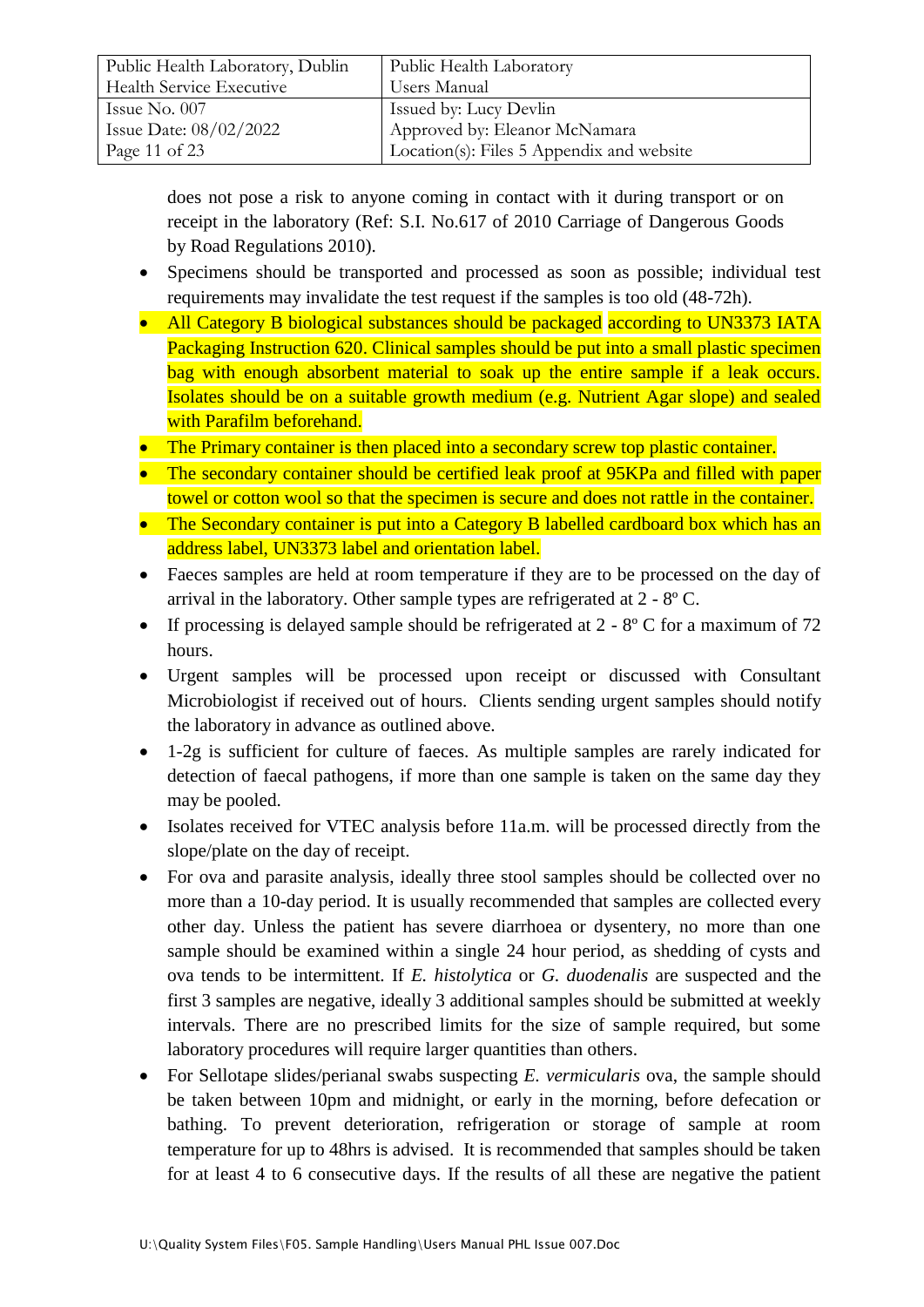| Public Health Laboratory, Dublin | Public Health Laboratory                  |
|----------------------------------|-------------------------------------------|
| Health Service Executive         | Users Manual                              |
| Issue No. $007$                  | Issued by: Lucy Devlin                    |
| Issue Date: $08/02/2022$         | Approved by: Eleanor McNamara             |
| Page 12 of 23                    | Location(s): Files 5 Appendix and website |

can be considered free from infection. In practice, more than one sample is rarely received.

- Samples requesting detection of *S. haematobium*, it is preferable to obtain total urine collected over the time period between 10am and 2pm. A minimum of 10ml is required. In patients with haematuria, eggs may be found trapped in the blood and mucus in the terminal portion of the urine sample. If the urine cannot be examined within an hour of collection, it is advisable to add 1mL of undiluted formalin to preserve any eggs that may be present. For duodenal/jejunal aspirates, a minimum volume of 1mL is required.
- Fresh faeces samples are essential for the examination of trophozoites ideally within 30 minutes from the time of collection.

## **SWABS/CONTAINERS USED IN THE PHL HSE, DUBLIN**

- 1. **Universal container** two types with different apertures are used for collection of bodily fluids.
- 2. **Amies Transport swabs** for routine collection of rectal swabs.

If you have any other queries, please contact the laboratory.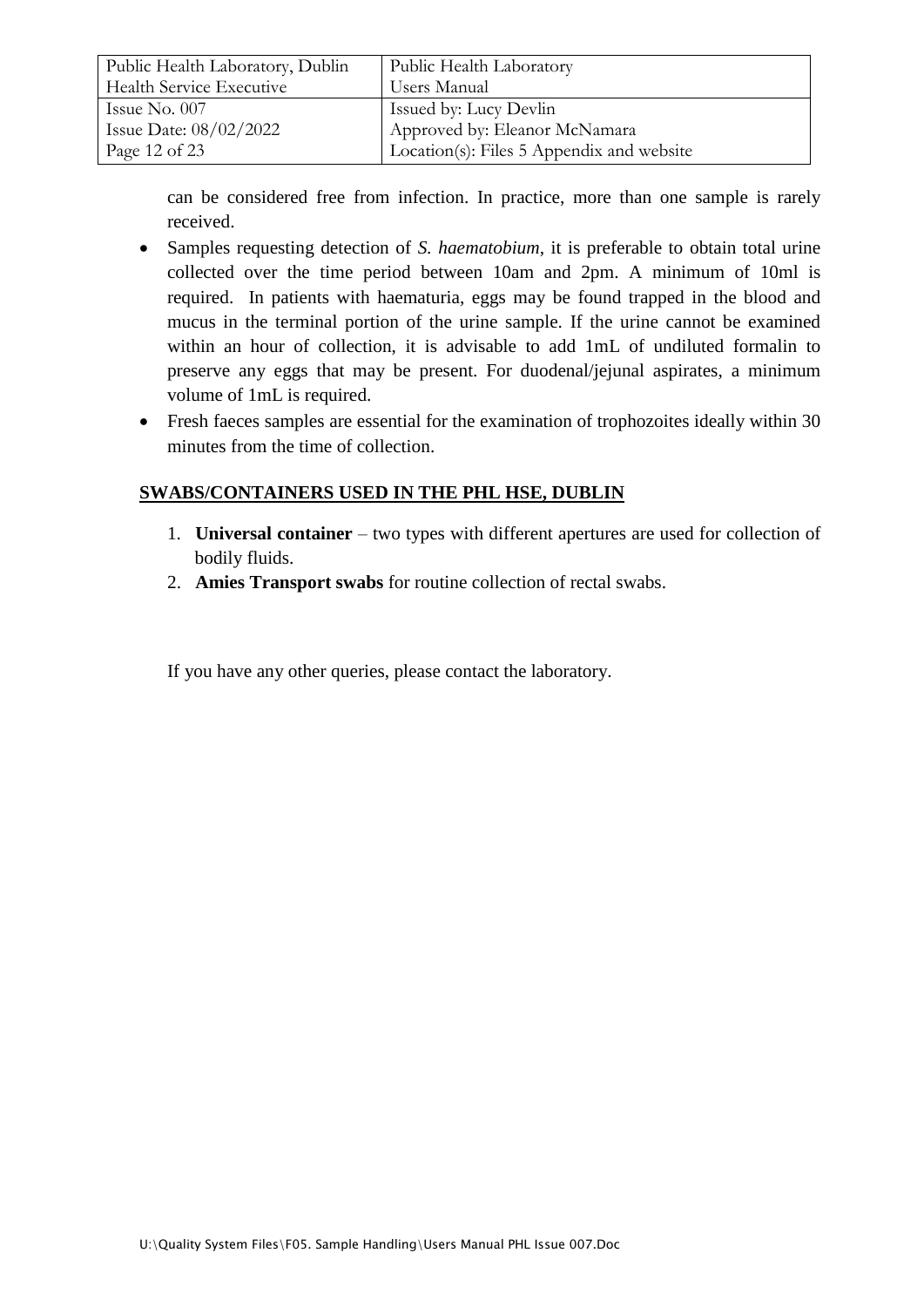| Public Health Laboratory, Dublin | Public Health Laboratory                  |
|----------------------------------|-------------------------------------------|
| Health Service Executive         | Users Manual                              |
| Issue No. $007$                  | Issued by: Lucy Devlin                    |
| Issue Date: 08/02/2022           | Approved by: Eleanor McNamara             |
| Page 13 of 23                    | Location(s): Files 5 Appendix and website |

#### **FOOD AND WATER SAMPLE SUBMISSION:**

#### **FOOD SAMPLES**:

Foods should be sampled and transported to the laboratory as per "FSAI/HSE Guidance on Sampling of Food for Microbiological Testing (Current Issue)

#### **Official Food Sample**

 Under the terms of the Official Control of foodstuffs Directive 93/99/EEC and EU 2017/625 an official food sample must be examined in an official Food Control Laboratory. The Public Health Laboratory is designated as an official food testing laboratory under S.I.79 of 2020. Official food samples should have a documented chain of custody as all food sample results are legally actionable and all food results are copied to the Food Safety Authority of Ireland as the competent Authority.

#### **Specimen Request Form for Food samples.**

A specimen request form (National Sample Submission Form (NSSF)) should accompany each sample of food to be tested. The receiving PHL staff member must record the following details on the requisition form:

- 1. Date and time of receipt of sample.
- 2. Temperature of sample on receipt if appropriate
- 3. Receivers name
- 4. Storage condition on receipt
- 5. Tick box once sample and form information has been crosschecked.

By the EHO:

- 1. Name of the EHO delivering sample
- 2. Name of EHO collecting sample
- 3. Food type and code
- 4. Packaging conditions etc
- 5. Reason for sampling
- 6. Supplementary information if food poisoning outbreak
- 7. Premises name and sample description.
- 8. Any other comments about the sample

#### **Sample Size**

The standard minimum routine food sample size in a sterile container for the PHL is 100g (25g x 4). This may vary depending on sample availability, for example, if the sample is related to a complaint.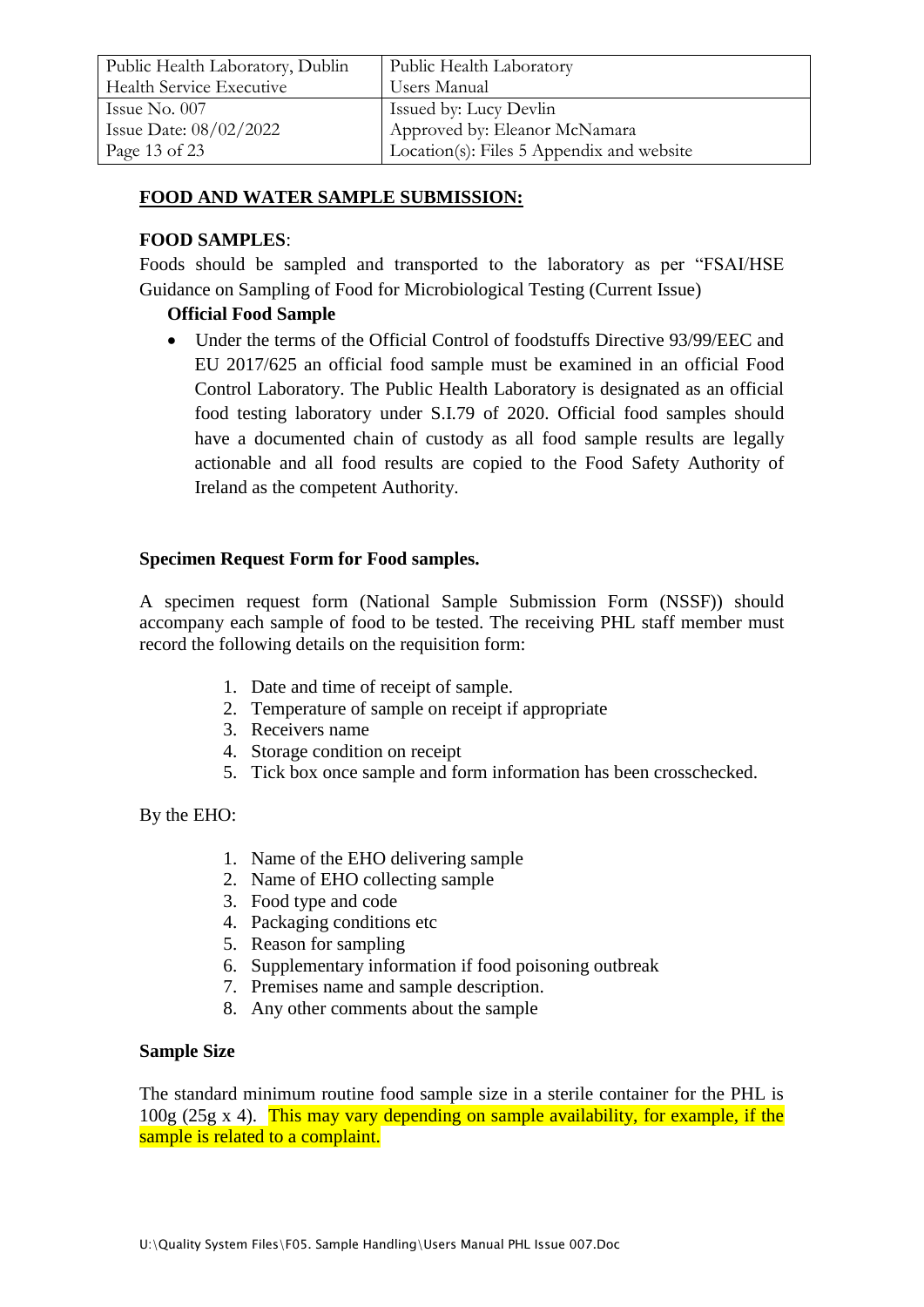| Public Health Laboratory, Dublin | Public Health Laboratory                  |
|----------------------------------|-------------------------------------------|
| Health Service Executive         | Users Manual                              |
| Issue No. $007$                  | Issued by: Lucy Devlin                    |
| Issue Date: $08/02/2022$         | Approved by: Eleanor McNamara             |
| Page 14 of 23                    | Location(s): Files 5 Appendix and website |

## **WATER SAMPLES:**

Water samples must be submitted in sterile containers. The sample container must contain sodium thiosulphate if the water sample has been treated with a biocide (e.g. chlorine).

If in any doubt as to the appropriate container or transport conditions, please contact the laboratory for advice.

#### **Specimen Request Form for Water samples**

A PHL Dublin request form should accompany each sample of water sample to be tested. The receiving PHL staff member will record the temperature of the container that was used to transport the sample.

See Table 1 for the minimum volume of sample required and the type of container required.

| Sample type                                                     | Min. Vol. required  | <b>Sodium</b>           | <b>Sterile</b>   |
|-----------------------------------------------------------------|---------------------|-------------------------|------------------|
|                                                                 |                     | <b>Thiosulphate</b>     | <b>Container</b> |
| Mains/ Drinking Water                                           | 500ml               | Required                | <b>YES</b>       |
| Endoscopy water                                                 | 500ml               | Required(If<br>biocide) | <b>YES</b>       |
| Heater cooler water                                             | 300ml               | Required(If<br>biocide) | <b>YES</b>       |
| <b>Swimming Pools</b>                                           | 500ml               | Required                | <b>YES</b>       |
| Hydrotherapy pools                                              | 500ml               | Required                | <b>YES</b>       |
| <b>Well Water</b><br>(microbiologically treated)                | 500ml               | Required(If<br>biocide) | <b>YES</b>       |
| Well water untreated                                            | 500ml               | Not Required            | <b>YES</b>       |
| Group Scheme (treated)                                          | 500ml               | Required(If<br>biocide) | <b>YES</b>       |
| Group Scheme (untreated)                                        | 500ml               | Not Required            | <b>YES</b>       |
| Seawater                                                        | 500ml/1000ml/2000ml | Not Required            | <b>YES</b>       |
| Surface water                                                   | 500ml               | Not Required            | <b>YES</b>       |
| Water for pathogens<br>(eg. VTEC, Salmonella,<br>Campylobacter) | At least 1 litre    | If biocide present      | <b>YES</b>       |

**TABLE 1**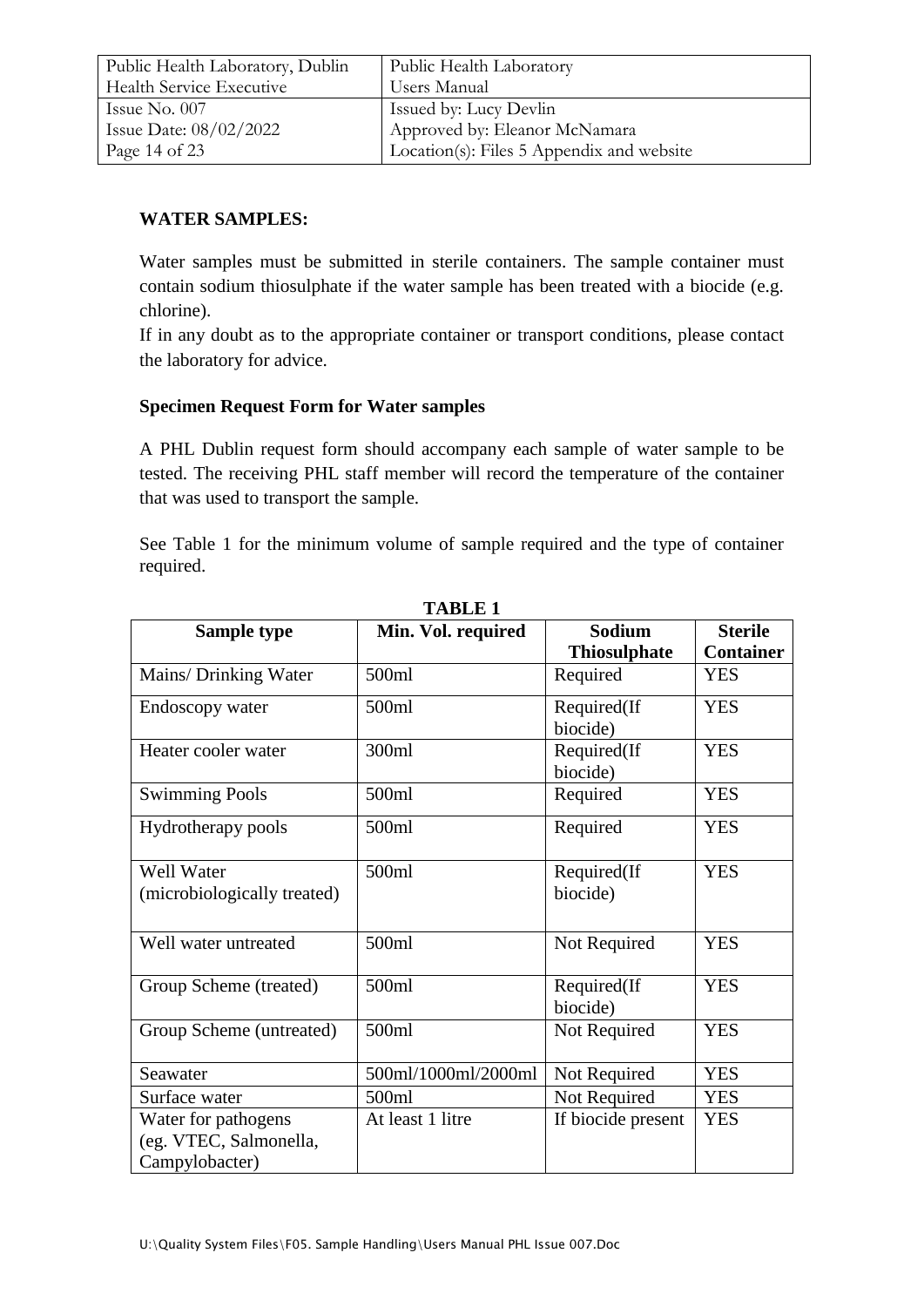| Public Health Laboratory, Dublin | Public Health Laboratory                  |
|----------------------------------|-------------------------------------------|
| <b>Health Service Executive</b>  | Users Manual                              |
| Issue No. $007$                  | Issued by: Lucy Devlin                    |
| Issue Date: $08/02/2022$         | Approved by: Eleanor McNamara             |
| Page 15 of 23                    | Location(s): Files 5 Appendix and website |

| <b>Bottled</b> water            | At least 1 litre |                    | YES        |
|---------------------------------|------------------|--------------------|------------|
| Pre bottled water               | At least 1 litre | If biocide present | <b>YES</b> |
| Water for dialysis              | 500ml            | If biocide present | <b>YES</b> |
| Water for Legionella<br>testing | At least 1 litre |                    | YES        |

Please ensure that relevant details are included on the request form. All of the above may influence the type of tests that the laboratory performs.

The current PHL Dublin food and water sample request forms are available to download from the website:

[https://www.hse.ie/eng/services/list/5/publichealth/publichealthlabs/public](https://www.hse.ie/eng/services/list/5/publichealth/publichealthlabs/public-health-laboratory-dublin/request-forms.html)[health-laboratory-dublin/request-forms.html](https://www.hse.ie/eng/services/list/5/publichealth/publichealthlabs/public-health-laboratory-dublin/request-forms.html)

#### **SAMPLE REJECTION:**

Referred samples that don't meet the required acceptance criteria will be registered and discussed with a Senior Scientist or Consultant staff. If the decision is to reject the sample, it will be discarded and the reason for rejection noted and informed to the referring doctor/laboratory/environmental health officer. It is laboratory policy **NOT** to process unlabelled or mislabelled samples. Where deviating samples are chosen to be processed, this will be recorded as such and, if applicable, an interpretation will be applied cautiously.

#### **SAMPLE RETENTION AND ADDITIONAL TESTING REQUESTS:**

#### Clinical Specimens:

Following testing, routine clinical samples are stored at 2 - 8º C for a week or until the final report has been authorised.

Samples processed in the CL3 laboratory are stored at  $2 - 8^{\circ}$  C for a minimum of a week.

Requests for additional testing on samples may be possible on a case-by-case basis, once agreed by PHL HSE Dublin staff up to 72 hours after receipt. Please contact the laboratory as soon as possible if the need for additional testing is identified. If a client/user requests additional testing verbally, it must be followed up by a written confirmation.

If there is a delay in processing a sample, that could compromise patient care, then the requestor will be informed of this by PHL.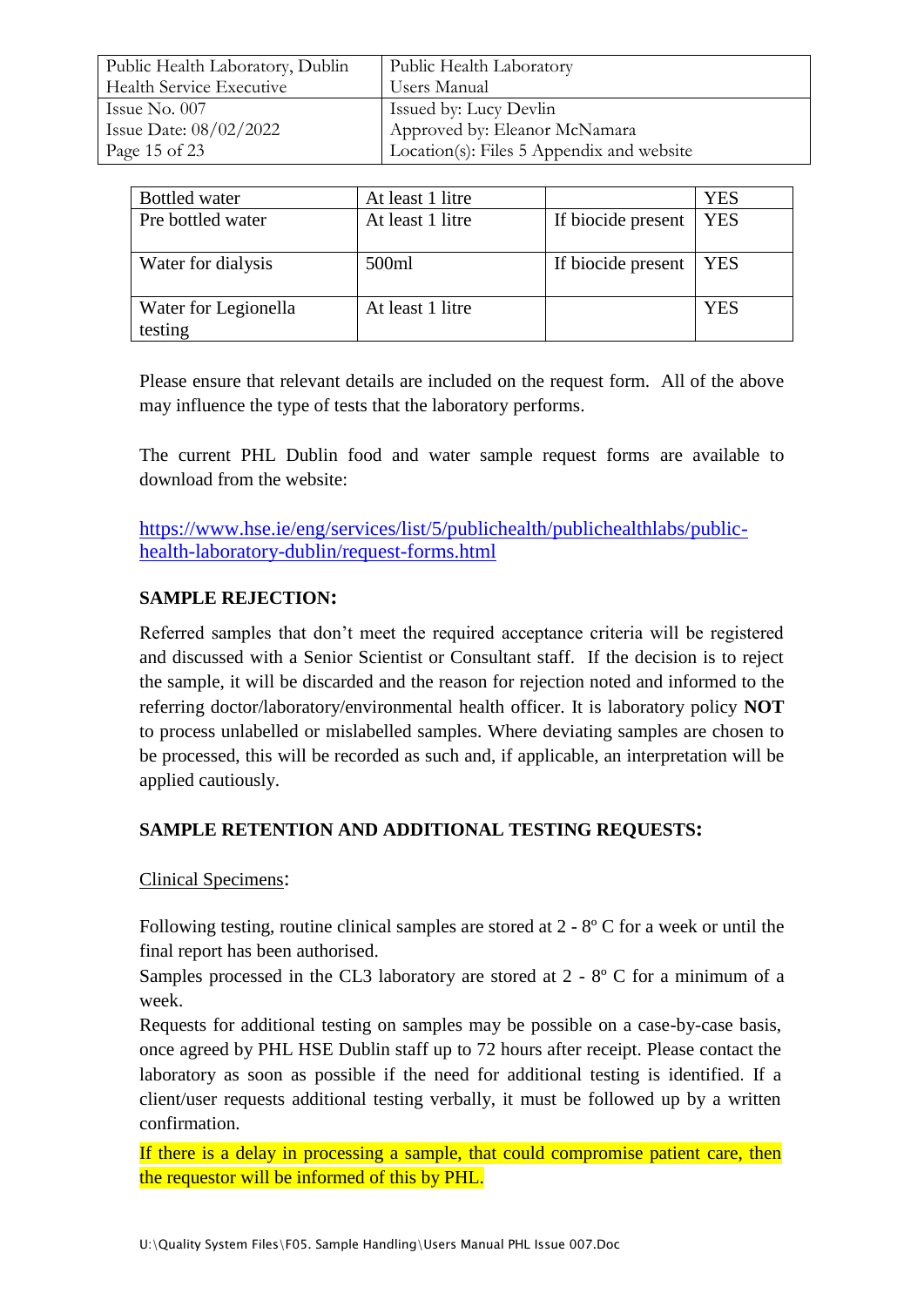| Public Health Laboratory, Dublin | Public Health Laboratory                  |
|----------------------------------|-------------------------------------------|
| Health Service Executive         | Users Manual                              |
| Issue No. $007$                  | <b>Issued by: Lucy Devlin</b>             |
| Issue Date: $08/02/2022$         | Approved by: Eleanor McNamara             |
| Page 16 of 23                    | Location(s): Files 5 Appendix and website |

#### Food and Water Samples;

Where practicable, food samples are frozen at -20<sup>o</sup>C on the day of testing and retained in the laboratory for up to three weeks.

Water samples are stored in the fridge for up to a week. A sample will be held for longer than a week should further testing be required and/or until the final confirmed results are obtained.

## VTEC, Campylobacter and *C. difficile* Isolates:

VTEC and Campylobacter isolates are logged with unique identifiers and stored indefinitely on freezer beads at -70ºC.

## **COMPLAINTS PROCEDURE:**

A complaints procedure is in place in the Public Health Laboratory. Initial complaints may be received and documented by phone, email or letter.

All complaints will be fully investigated in accordance with our quality management system documented protocols (See PHL HSE Dublin Quality Manual and File 8).

#### **TURNAROUND TIMES:**

Turnaround times vary depending on the sample type and the tests requested, and is the maximum number of days between sample receipt and issue of result.

When sending a culture to PHL for VTEC testing, please pick from a non-selective medium or check the purity of the isolate before sending. Submitting a pure culture ensures that VTEC PCR results are available within 24 hours. The turnaround time for VTEC isolates is 4 working days.

The turnaround time for VTEC and/or routine stools is 6 working days.

The turnaround time for routine Campylobacter requests for confirmation and phenotypic antimicrobial sensitivity results is  $\frac{6}{6}$  working days.

The turnaround time for NRL Campylobacter samples is 6 working days.

The turnaround time for NRL *C. difficile* samples is 6 working days.

The turnaround time for enteric viral PCR screen is 3 working days.

The turnaround time for whole genome sequencing on isolated bacteria is generally two weeks. However, during outbreaks periods of heavy workloads, this will be longer for routine isolates as urgent outbreak isolates will be prioritised.

#### **Faeces/Duodenal Aspirates**

Turnaround times for Ova and Parasites - microscopy and/or PCR result within 3 working days. If a sample is for routine culture or VTEC studies as well as O/P, it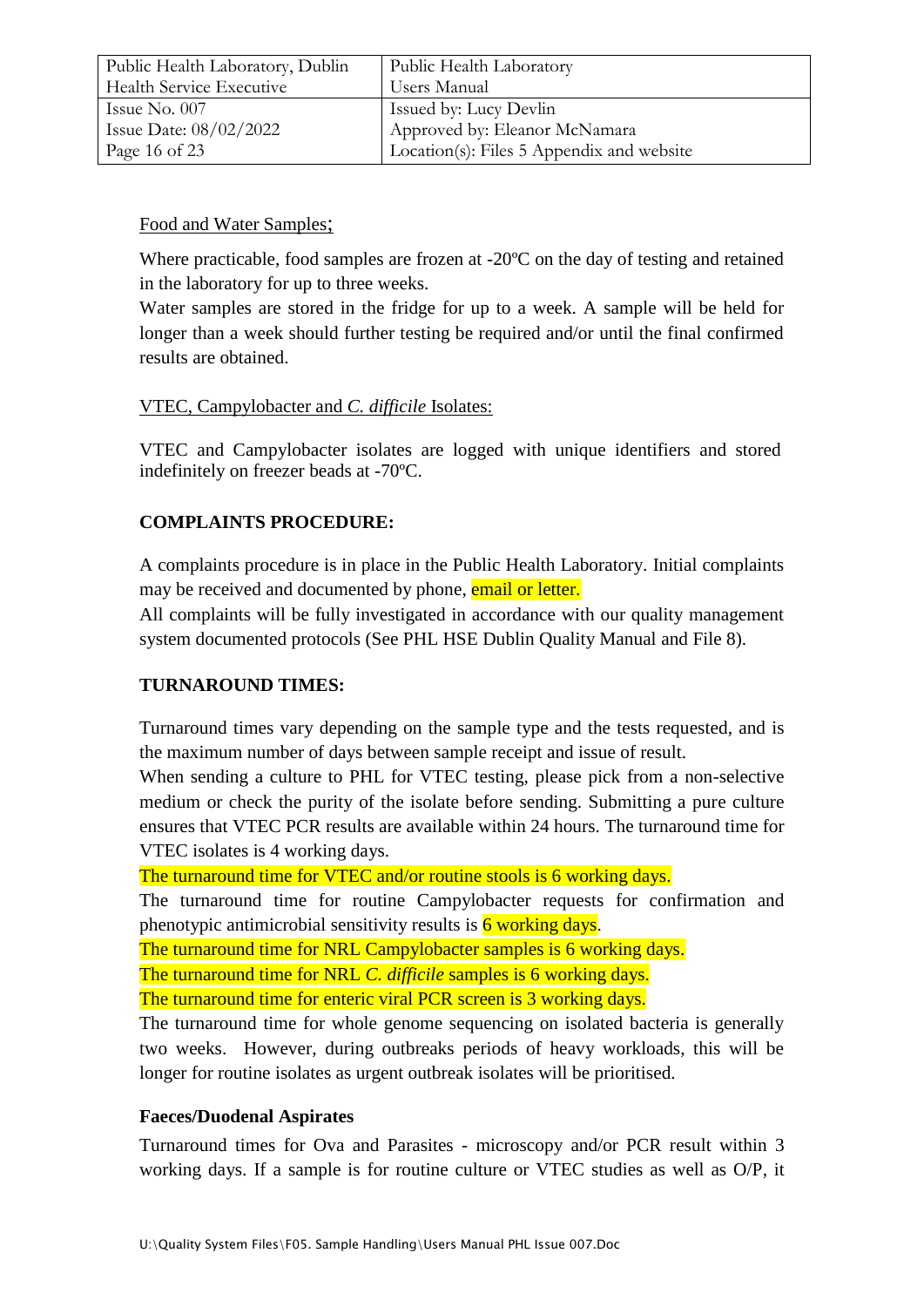| Public Health Laboratory, Dublin | Public Health Laboratory                  |
|----------------------------------|-------------------------------------------|
| Health Service Executive         | Users Manual                              |
| Issue No. $007$                  | Issued by: Lucy Devlin                    |
| Issue Date: $08/02/2022$         | Approved by: Eleanor McNamara             |
| Page 17 of 23                    | Location(s): Files 5 Appendix and website |

may take up to 6 working days before the result is reported. Any positive parasites will be phoned straight away.

#### **Sellotape Slide/Perianal Swab**

Written report within 72hrs

#### **PHL PROTOCOL FOR PHONING RESULTS:**

#### Clinical results

All preliminary positive results, of clinical significance are phoned within 24 hrs to the relevant requesting Doctor (i.e. the requesting medical doctor-GP or relevant Public Health doctor). Positive results of samples, received from clinical laboratories, are phoned to the requesting laboratory scientific staff or medical personnel. Such phone calls are documented on LIMS and the final report/cert. of analysis

#### Environmental results

If a significant pathogen is detected, a preliminary result will be phoned to the Environmental Health Officer or laboratory Scientist and then a final hard copy result dispatched. Such phone calls are documented on LIMS and the final report/cert of analysis.

#### **PHL POLICY ON FAXING AND E-MAILING REPORTS:**

The public health laboratory complies with the Health Service Executive's policies on electronic transmission of results.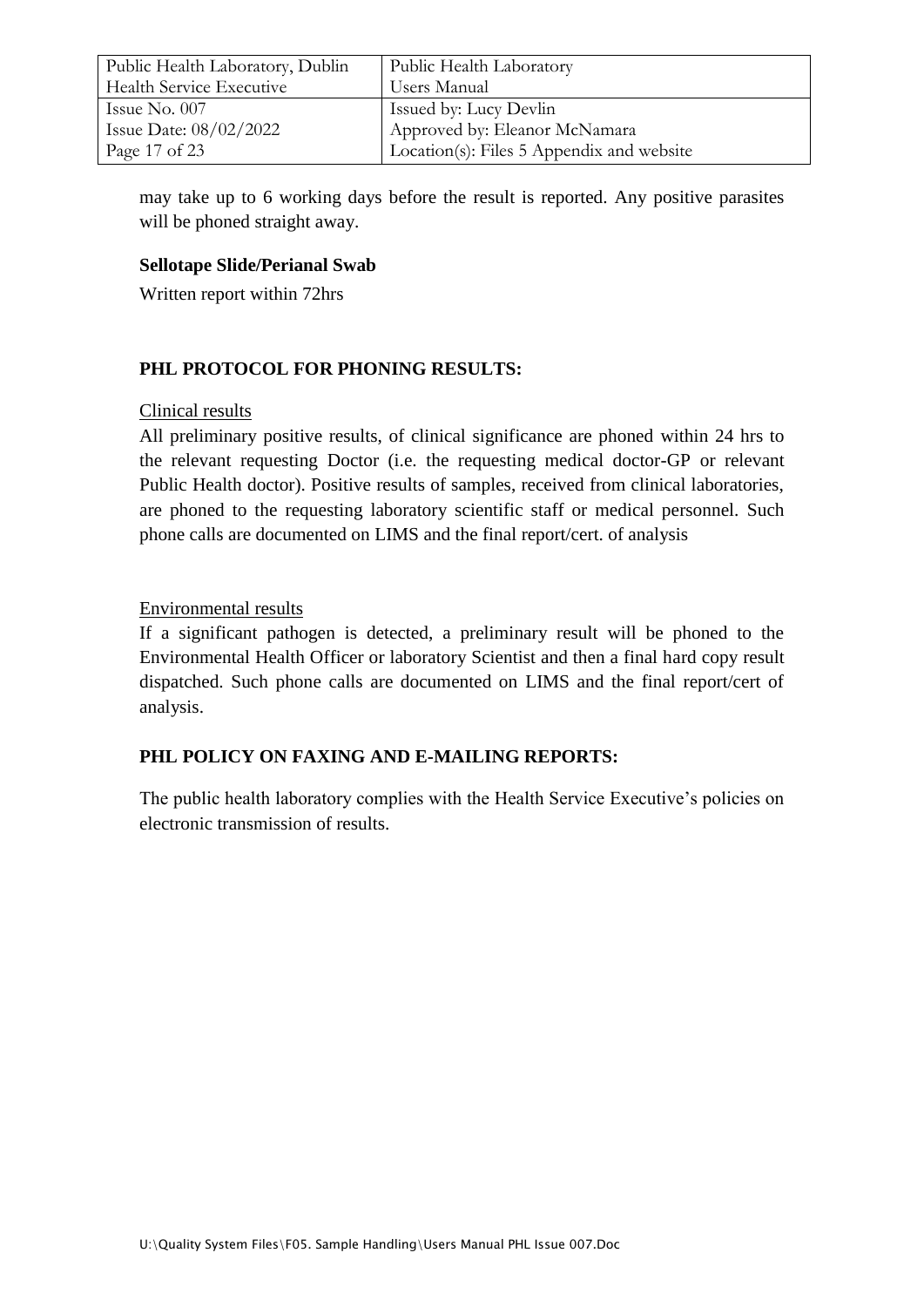| Public Health Laboratory, Dublin | Public Health Laboratory                  |
|----------------------------------|-------------------------------------------|
| <b>Health Service Executive</b>  | Users Manual                              |
| Issue No. $007$                  | Issued by: Lucy Devlin                    |
| Issue Date: 08/02/2022           | Approved by: Eleanor McNamara             |
| Page 18 of 23                    | Location(s): Files 5 Appendix and website |

## **A. SUMMARY OF NRL VTEC, CAMPYLOBACTER AND C. DIFFICILE SERVICE AND CLINICAL MICROBIOLOGY SERVICE:**

The PHL provides a National VTEC Reference service for clinical samples. We also provide a sentinel National Reference service for Campylobacter characterisation, and we were awarded the tender to provide a *C. difficile* National Reference Service in 2021. These services are accessed by Directors/ Clinical Microbiologists/ Chief Medical Scientists of regional and primary clinical laboratories, and Public Health Doctors, who submit samples or presumptive isolates for confirmatory VTEC, Campylobacter and *C. difficile* studies and detailed molecular strain characterisation. The Environmental Health Service send environmental samples for VTEC analysis.

## **Verocytotoxin producing** *E. coli* **(VTEC), Campylobacter and** *C. difficile* **isolates**

The range of services includes:

- Identification to genus and species level
- Phenotypic and molecular typing.
- Whole genome sequencing for antimicrobial resistance determinants, virulence factors and cluster analysis of potential public health significance. This is novel methodology is currently not accredited.

The following are some recommended samples to be sent from patients with particular clinical syndromes -

# GASTROINTESTINAL TRACT INFECTION

#### **Gastroenteritis**

Please note that this laboratory employs a cost-effective approach to the diagnosis of infectious diarrhoea. Not all specimens are examined for every pathogen. It is therefore important that clinical details or suspected diagnoses are included on the request form. Information that is of use when processing specimens includes: travel history, occupation, relationship to a particular food, prolonged diarrhoea, antibiotic use, suspected outbreak. The laboratory examines stool samples routinely for:

- *Salmonella sp.*
- *Shigella sp.*
- *VTEC (Verotoxigenic E. coli)*
- *Campylobacter sp.*
- *Clostridium difficile* toxin detection by PCR and culture of PCR positive samples is performed on all specimens from patients over 2 years of age.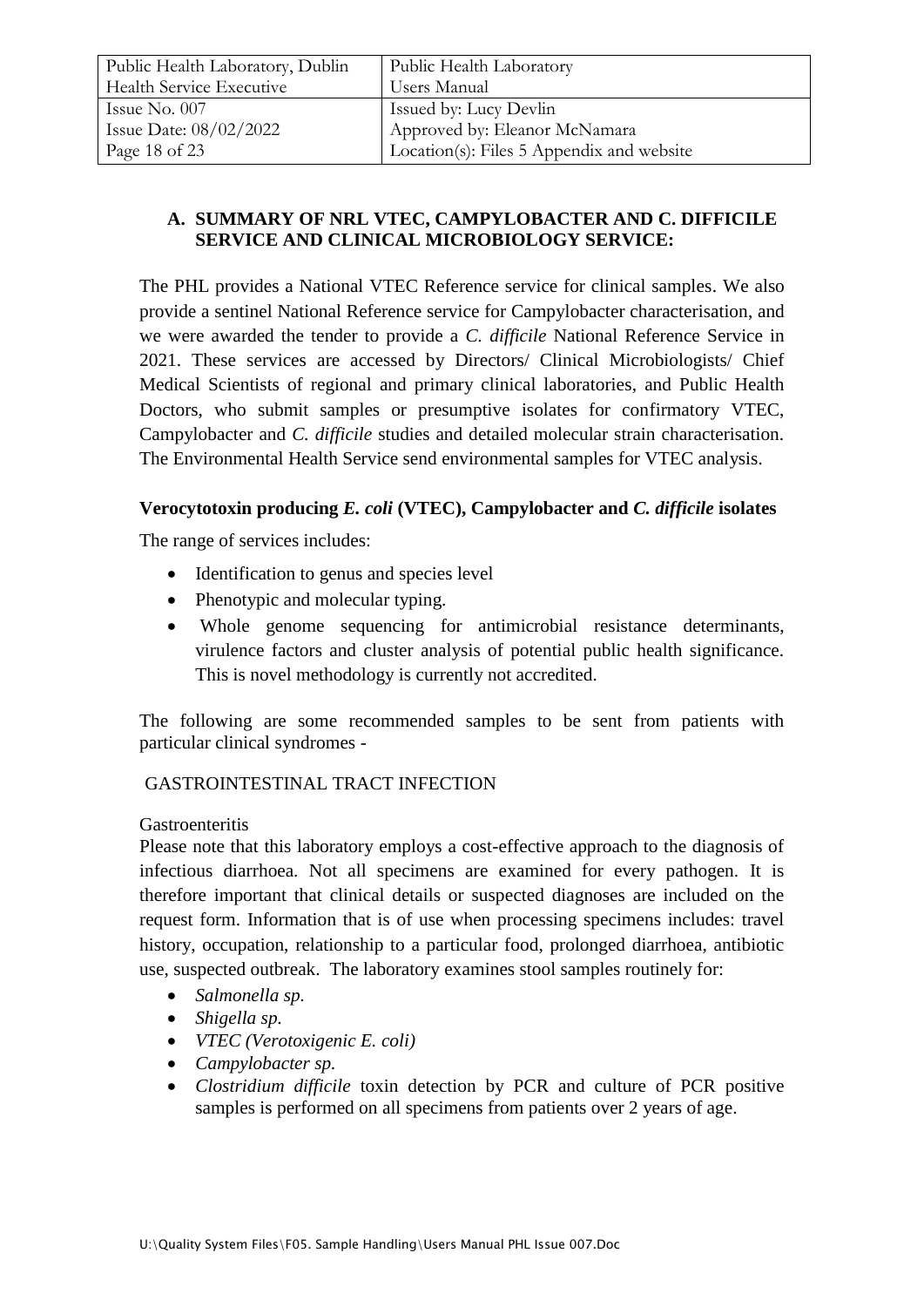| Public Health Laboratory, Dublin | Public Health Laboratory                  |
|----------------------------------|-------------------------------------------|
| Health Service Executive         | Users Manual                              |
| Issue No. $007$                  | Issued by: Lucy Devlin                    |
| Issue Date: $08/02/2022$         | Approved by: Eleanor McNamara             |
| Page 19 of 23                    | Location(s): Files 5 Appendix and website |

Samples are tested using molecular methods for the above pathogens and all PCR positive samples are further tested by culture methods in order to isolate the organism if possible.

- Other pathogens e.g. *Yersinia, Vibrio, Aeromonas*, enteric viruses, ova and parasites (O/P) etc. are only examined if the clinical details suggest that possibility or if specifically requested.
- An O/P PCR method is used for Cryptosporidium, Giardia, Entaomoeba Histolytica and Dientamoeba fragilis. Traditional wet prep O/P microscopy is also available.

Ova and Parasite testing may be requested if the patient has had chronic unexplained diarrhoea, if the patient is immunocompromised or if there is a history of foreign travel.

- *Rotavirus/Adenovirus* PCR stool detection is performed on patients under 5 years of age.
- Norovirus and other enteric viruses (adenovirus, sapovirus, enterovirus, rotavirus) PCR stool detection is available when clinically indicated.

**When to send a stool specimen**: Send a stool specimen to the laboratory when there are  $\geq$ 3 liquid or very loose stools (ie. stool takes up the shape of the container) per day. There may be other symptoms suggestive of infectious diarrhoea e.g. abdominal pain or discomfort, nausea, faecal urgency, tenesmus, fever, blood or mucus in stools. Asymptomatic patients may be requested to submit stool samples in outbreak investigations. Hospital specimens should be sent to the laboratory immediately. In General Practice, please refrigerate stools if there is to be a delay in transporting the specimen.

**How much stool to send:** Please fill the specimen container to between  $\frac{1}{4}$  and  $\frac{1}{2}$  full. Please do not fill to the brim.

#### **RECTAL SWABS**

Rectal swabs are used to detect enteric carriage of multi drug resistant organism's (MDRO's) e.g. vancomycin resistant Enterococci (VRE) or carbapenem producing Enterobacteriaceae (CPE). The tip of a sterile swab is passed approximately 2.5 cm beyond the anal sphincter. Rotate the swab gently and withdraw it and place the swab into the container with the appropriate transport medium.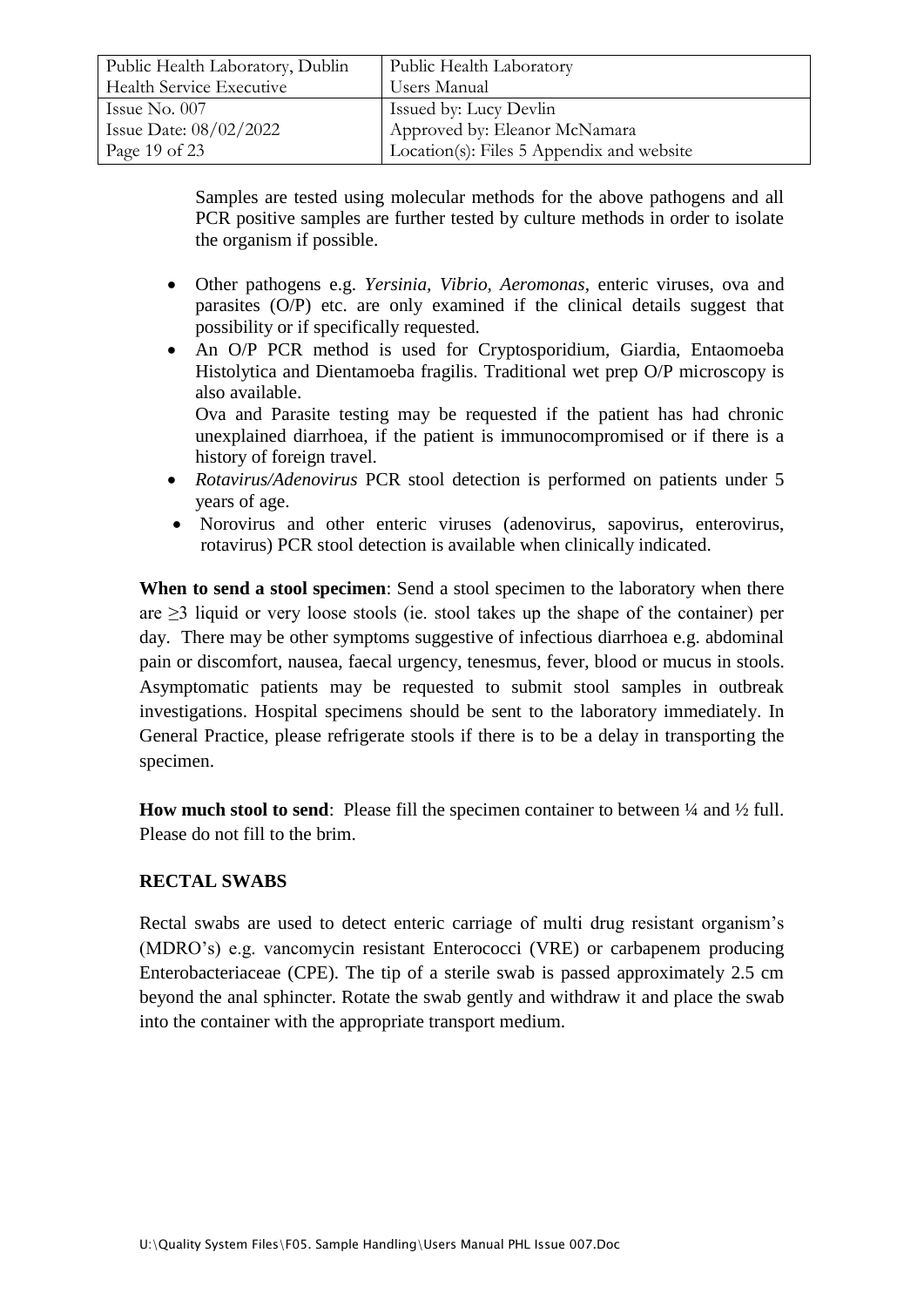| Public Health Laboratory, Dublin | Public Health Laboratory                  |
|----------------------------------|-------------------------------------------|
| Health Service Executive         | Users Manual                              |
| Issue No. $007$                  | Issued by: Lucy Devlin                    |
| Issue Date: $08/02/2022$         | Approved by: Eleanor McNamara             |
| Page 20 of 23                    | Location(s): Files 5 Appendix and website |

## **B. A SUMMARY OF THE FOOD TESTING SERVICE:**

The Public Health Laboratory is designated an "Official Laboratory" approved for Microbiological testing under Statutory Instrument (SI) 79/2020: European Communities (Official Control of Foodstuffs) Regulations 2020.

#### **ISO 17025 ACCREDITATION:**

The Public Health Laboratory is accredited to ISO 17025 by the Irish National Accreditation Board. ISO 17025 section 6.6 requires laboratories to review the competency of referral laboratories. A competent referral laboratory is one that complies with this International Standard.

For information:

The current scope of accreditation for the PHL, HSE Dublin Laboratory is freely available as a "pdf" download from the INAB web site at:

<https://www.inab.ie/fileupload/testing/public-health-laboratory-dublin-101t.pdf>

Food samples are tested for a comprehensive microbiological scope in accordance with the FSAI/HSE service contract. In addition a significant food safety surveillance programme of food samples from hospitals is undertaken. Environmental swabs procured from food business operators are also processed.

A schedule of testing is agreed locally on an annual basis with the environmental health service (EHS) and hospital catering managers. National surveys are agreed annually with the Food Safety Authority of Ireland (FSAI).

See Appendix 1 for the list of accredited microbiological food tests available.

# **C. A SUMMARY OF THE WATER TESTING SERVICE.**

A comprehensive accredited microbiological surveillance of many types of waters is undertaken annually. This includes potable, bottled, therapeutic (Endoscopy, dialysis), bathing and seawaters. A local schedule of water testing is reviewed and agreed annually with the HSE, EHS and hospital clients.

See Appendix 1 for the list of accredited microbiological water tests available.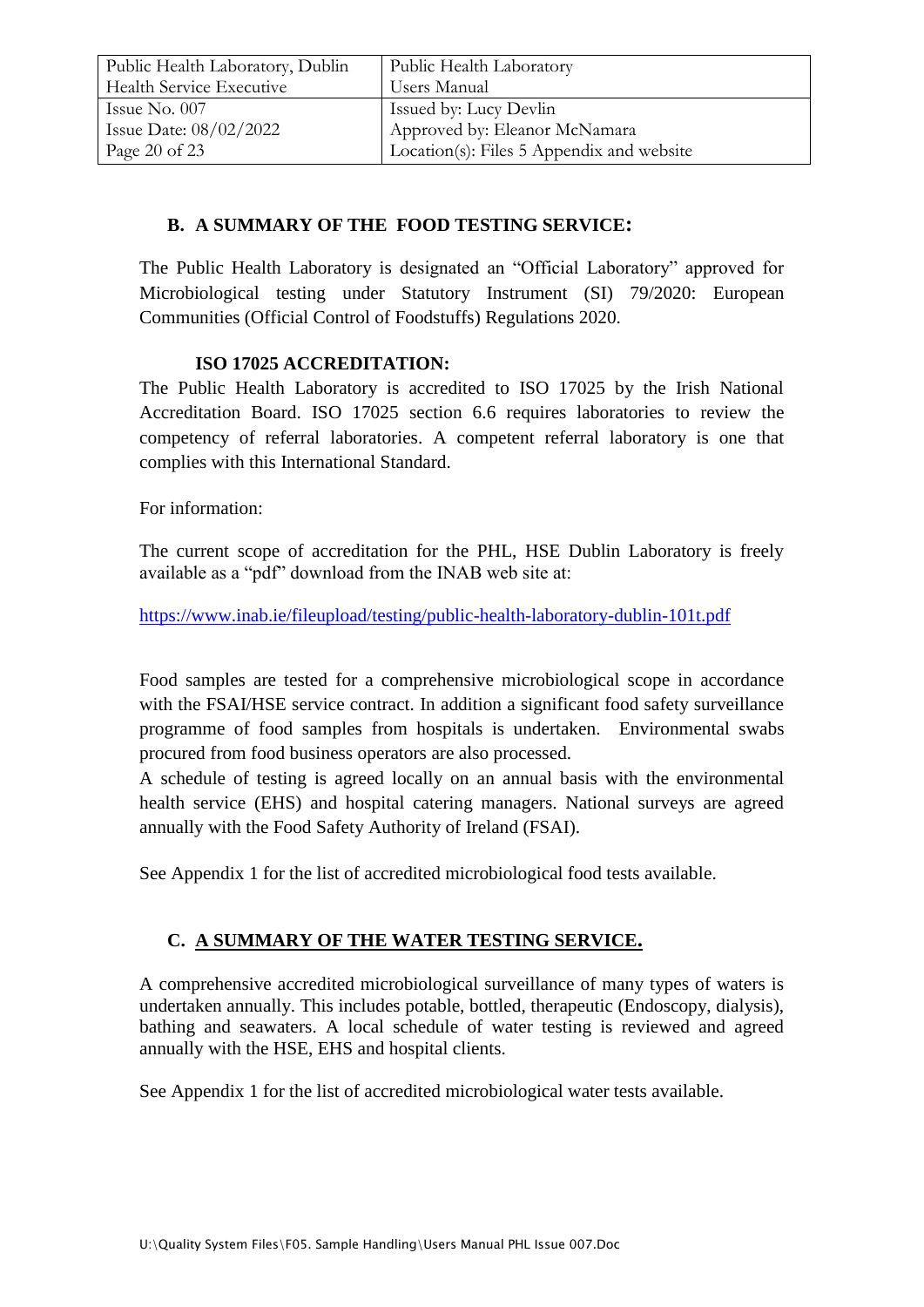| Public Health Laboratory, Dublin | Public Health Laboratory                  |
|----------------------------------|-------------------------------------------|
| Health Service Executive         | Users Manual                              |
| Issue No. 007                    | Issued by: Lucy Devlin                    |
| Issue Date: $08/02/2022$         | Approved by: Eleanor McNamara             |
| Page 21 of 23                    | Location(s): Files 5 Appendix and website |

# **APPENDIX 1 SCOPE OF MICROBIOLOGICAL TESTING AT PHL, DUBLIN**

#### **Food Tests**

| <b>PHL Test</b><br>number | <b>Test name</b>                                | <b>Primary Reference</b> | <b>Accredited</b><br>Yes/No |
|---------------------------|-------------------------------------------------|--------------------------|-----------------------------|
| <b>SFM001</b>             | Aerobic Colony Count                            | ISO 4833-2:2013          | Yes                         |
| <b>SFM002</b>             | Enumeration of Escherichia coli                 | ISO 16649-2:2001         | Yes                         |
| <b>SFM003</b>             | Enumeration of Staphylococcus aureus            | ISO 6888-1:2021          | Yes                         |
| <b>SFM004</b>             | Enumeration of Bacillus cereus including        | ISO 7932:2005 AMD        | Yes                         |
|                           | <i>Bacillus</i> species                         | 2020                     |                             |
| <b>SFM005</b>             | Enumeration of <i>Clostridium perfringens</i>   | ISO 7937:2004            | Yes                         |
| <b>SFM006</b>             | Detection of Salmonella species                 | ISO 6579-1:2017          | Yes                         |
| <b>SFM007(E)</b>          | Enumeration of Listeria monocytogenes           | ISO 11290-2:2017         | Yes                         |
|                           | and other Listeria species                      |                          |                             |
| SFM007(D)                 | Detection of <i>Listeria monocytogenes</i> and  | ISO11290-1:2017          | Yes                         |
|                           | other Listeria species                          |                          |                             |
| <b>SFM008</b>             | Detection of Campylobacter species              | ISO 10272_1:2017         | Yes                         |
| <b>SFM009</b>             | <b>Enumeration of Enterobacteriaecae</b>        | ISO 21528-2:2017         | Yes                         |
| <b>SFM011</b>             | Detection of <i>Escherichia coli</i> O157 using | ISO 16654:2001           | Yes                         |
|                           | immunomagnetic separation                       | AMD 1:2017               |                             |
| <b>SFM022</b>             | Detection of <i>Escherichia coli</i> O26 using  | ISO 16654:2001           | Yes                         |
|                           | immunomagnetic separation                       | AMD 1:2017               |                             |
| <b>SMM006</b>             | Detection of Salmonella species in food         | ISO 13136:2012           | Yes                         |
| Molecular                 | samples by DNA extraction PCR                   |                          |                             |

#### **Environmental swab tests**

| SEM001 | Detection of <i>Pseudomonas aeruginosa</i> on   ISO 18593:2004 |                | Yes |
|--------|----------------------------------------------------------------|----------------|-----|
|        | environmental swabs                                            | ISO 16266:2008 |     |

| <b>Water Tests</b> |                                         |                          |                   |
|--------------------|-----------------------------------------|--------------------------|-------------------|
| <b>PHL Test</b>    | <b>Test name</b>                        | <b>Primary Reference</b> | <b>Accredited</b> |
| number             |                                         |                          | Yes/No            |
| WSOP <sub>1</sub>  | General Techniques for the Detection of | ISO 8199:2018            | Yes               |
|                    | Bacteria by Membrane Filtration         |                          |                   |
| <b>SWM001</b>      | Enumeration of Coliform Bacteria and E  | ISO 9308-1:2014          | Yes               |
|                    | <i>coli</i> by Membrane Filtration      | Amendment 1:2016         |                   |
| <b>SWM003</b>      | Enumeration and confirmation of         | ISO 7899-2:2000          | Yes               |
|                    | Enterococci                             |                          |                   |
| <b>SWM004</b>      | Enumeration and confirmation of         | ISO 14189:2013           | Yes               |
|                    | Clostridium perfringens                 |                          |                   |
| <b>SWM005</b>      | Detection of Salmonella spp. by culture | ISO 19250:2010           | Yes               |
| <b>SWM006</b>      | Enumeration of Total Plate Counts 22°C  | ISO 6222:1999            | Yes               |
| <b>SWM007</b>      | Enumeration of Total Plate Counts 37 °C | ISO 6222:1999            | Yes               |
| <b>SWM008</b>      | Enumeration and confirmation of $Ps$ .  | ISO 16266:2006           | Yes               |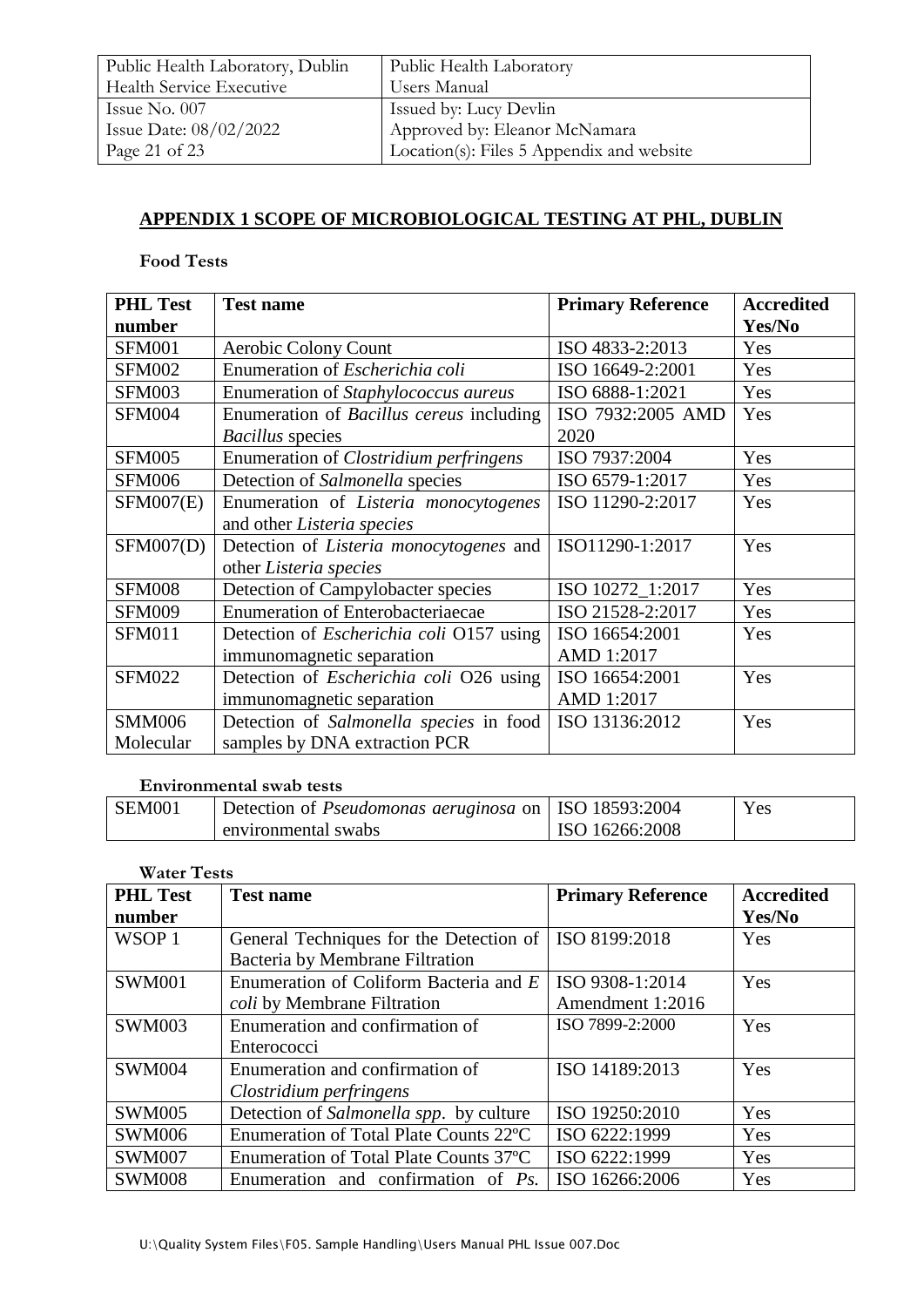| Public Health Laboratory, Dublin | Public Health Laboratory                  |
|----------------------------------|-------------------------------------------|
| <b>Health Service Executive</b>  | Users Manual                              |
| Issue No. $007$                  | <b>Issued by: Lucy Devlin</b>             |
| Issue Date: $08/02/2022$         | Approved by: Eleanor McNamara             |
| Page 22 of 23                    | Location(s): Files 5 Appendix and website |

|                 | aeruginosa                                   |                        |                |
|-----------------|----------------------------------------------|------------------------|----------------|
| <b>SWM009</b>   | Detection and enumeration of Coliform        | ISO 9308-2:2012        | Yes            |
|                 | Bacteria and E. coli by IDEXX                |                        |                |
|                 | Quantitray™                                  |                        |                |
| <b>SWM010</b>   | Detection of $E$ coli $O157$<br>Using        | <b>MDW Part 4:2016</b> | Yes            |
|                 | <b>Immunomagnetic Separation</b>             |                        |                |
| SWM0012         | Detection and enumeration of Legionella      | ISO 11731:2017         | Yes            |
|                 | species by membrane filtration               |                        |                |
| SWM0017         | Viable<br>for <sub>l</sub><br>Total<br>Count | ISO 15883-4:2018       | Yes            |
|                 | Environmental/Endoscopy water                |                        |                |
| <b>SWM0018</b>  | Detection of Mycobacterium species by        | ISO 15883-4:2018       | Yes            |
|                 | membrane filtration                          |                        |                |
| <b>SWM0018M</b> | slow-growing<br>Detection<br>of              | ISO 15883-4:2018       | Yes            |
|                 | Mycobacterium spp. from waters from          |                        |                |
|                 | heater-cooler units                          |                        |                |
| SWM0019         | Enumeration of S. aureus by Membrane         | HPA W10                | N <sub>0</sub> |
|                 | Filtration                                   |                        |                |
| <b>SWM0020</b>  | Detection of E. coli O26 Using               | <b>MDW Part 4:2016</b> | Yes            |
|                 | <b>Immunomagnetic Separation</b>             |                        |                |
| SWM0023         | Total Viable Count/ml for Dialysis           | ISO 23500:2014         | Yes            |
|                 | waters                                       | ISO 13959:2014         |                |
|                 |                                              | ISO 11663: 2014        |                |
| <b>SMM007</b>   | Detection of Salmonella spp in water         | ISO 13136:2012         | Yes            |
| Molecular       | samples<br><b>DNA</b><br>using<br>automated  |                        |                |
|                 | extraction and real-Time PCR                 |                        |                |

# **Clinical tests**

| <b>PHL Test</b><br>number | <b>Test name</b>                                                                                                                            | <b>Accredited</b><br>Yes/No |
|---------------------------|---------------------------------------------------------------------------------------------------------------------------------------------|-----------------------------|
| <b>SCM001</b>             | Investigation of faecal specimens for faecal<br>pathogens                                                                                   | Yes                         |
| <b>SCM002</b>             | Investigation of faecal specimens for the detection<br>and isolation of verotoxigenic E. coli (VTEC) and<br>enteropathogenic E. coli (EPEC) | Yes                         |
| <b>SCM003</b>             | Investigation of Ova and Parasites in specimens other<br>than blood                                                                         | Yes                         |
| SCM004                    | <b>Antimicrobial Susceptibility Testing</b>                                                                                                 | Yes                         |